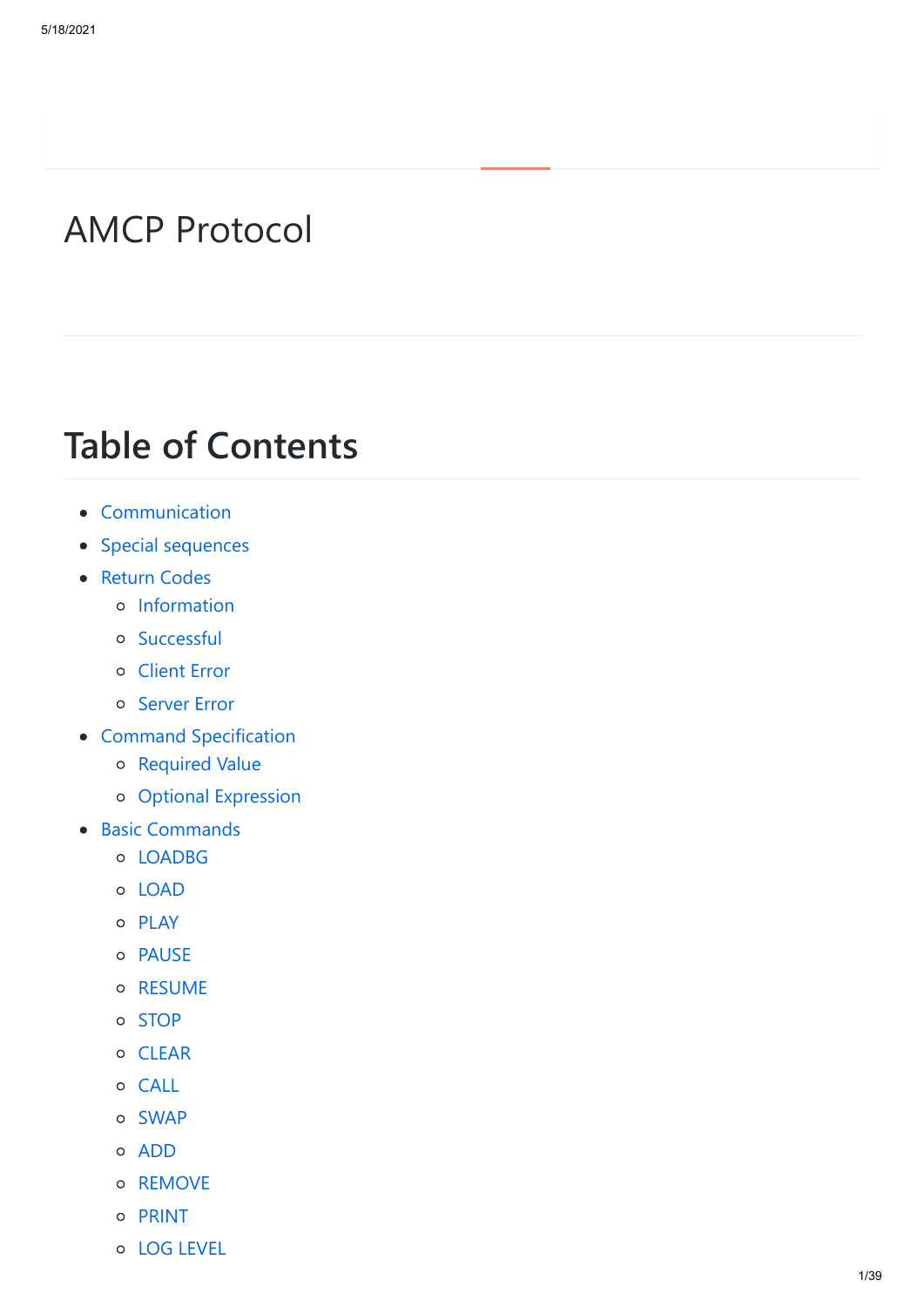- LOG CATEGORY
- o SET
- o LOCK
- Data Commands
	- o DATA STORE
	- DATA RETRIEVE
	- o DATA LIST
	- o DATA REMOVE
- Template Commands
	- CG ADD
	- o CG PLAY
	- o CG STOP
	- o CG NEXT
	- CG REMOVE
	- o CG CLEAR
	- o CG UPDATE
	- o CG INVOKE
	- o CG INFO
- Mixer Commands
	- MIXER KEYER
	- o MIXER CHROMA
	- MIXER BLEND
	- MIXER INVERT
	- o MIXER OPACITY
	- **O** MIXER BRIGHTNESS
	- o MIXER SATURATION
	- o MIXER CONTRAST
	- **O** MIXER LEVELS
	- MIXER FILL
	- o MIXER CLIP
	- **O** MIXER ANCHOR
	- o MIXER CROP
	- **O** MIXER ROTATION
	- o MIXER PERSPECTIVE
	- o MIXER MIPMAP
	- o MIXER VOLUME
	- o MIXER MASTERVOLUME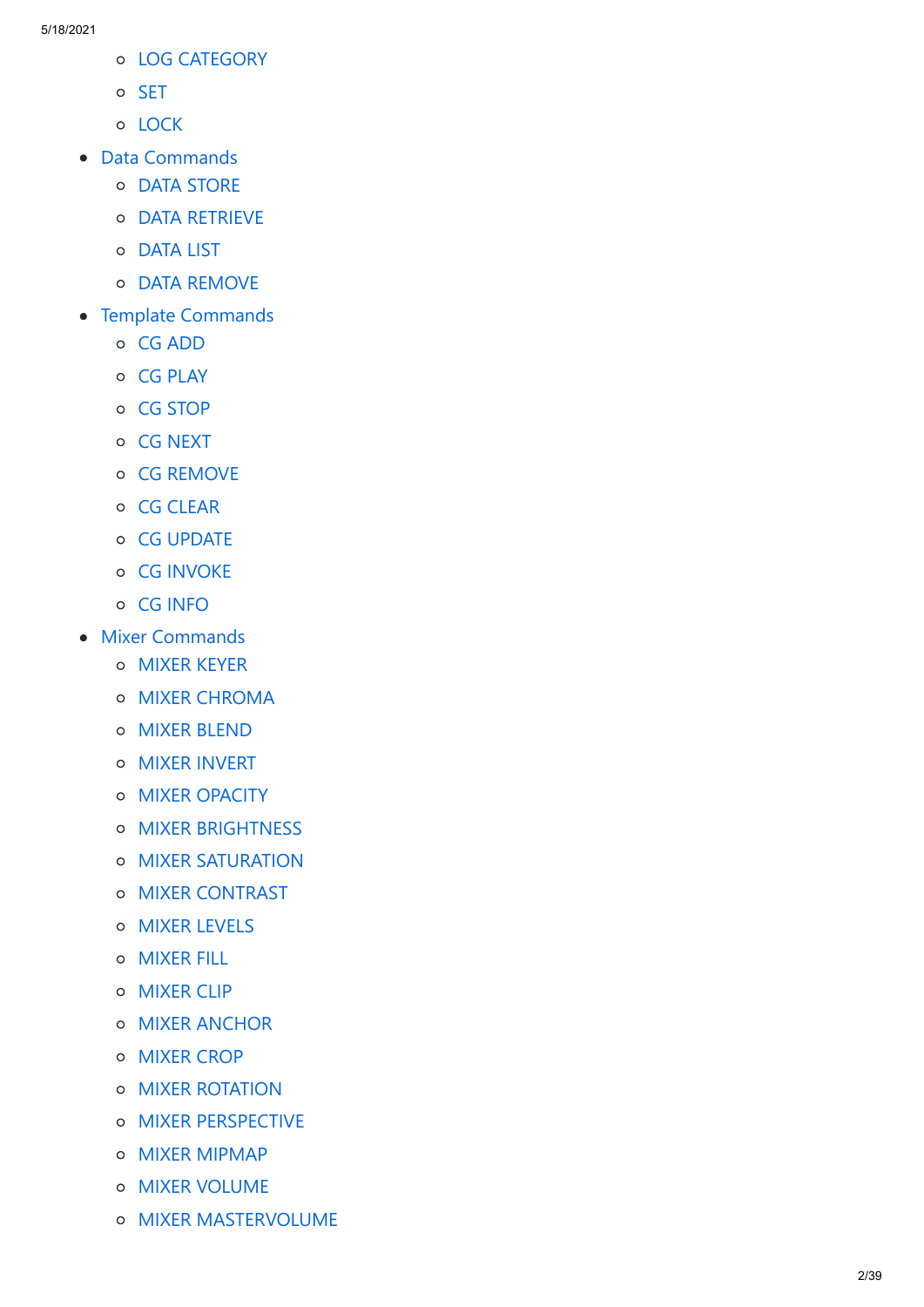- MIXER STRAIGHT\_ALPHA\_OUTPUT
- MIXER GRID
- o MIXER COMMIT
- o **MIXER CLEAR**
- o CHANNEL GRID
- Thumbnail Commands
	- THUMBNAIL LIST
	- THUMBNAIL RETRIEVE
	- THUMBNAIL GENERATE
	- THUMBNAIL GENERATE\_ALL
- Query Commands
	- o CINF
	- o CLS
	- o FLS
	- o TLS
	- o VERSION
	- o INFO
	- o INFO
	- **O** INFO TEMPLATE
	- o INFO CONFIG
	- o INFO PATHS
	- **O** INFO SYSTEM
	- **o** INFO SERVER
	- **o** INFO QUEUES
	- **O** INFO THREADS
	- **O** INFO DELAY
	- DIAG
	- GL INFO
	- o GL GC
	- o BYE
	- o KILL
	- o RESTART
	- o HELP
	- HELP PRODUCER
	- o HELP CONSUMER

# **Communication**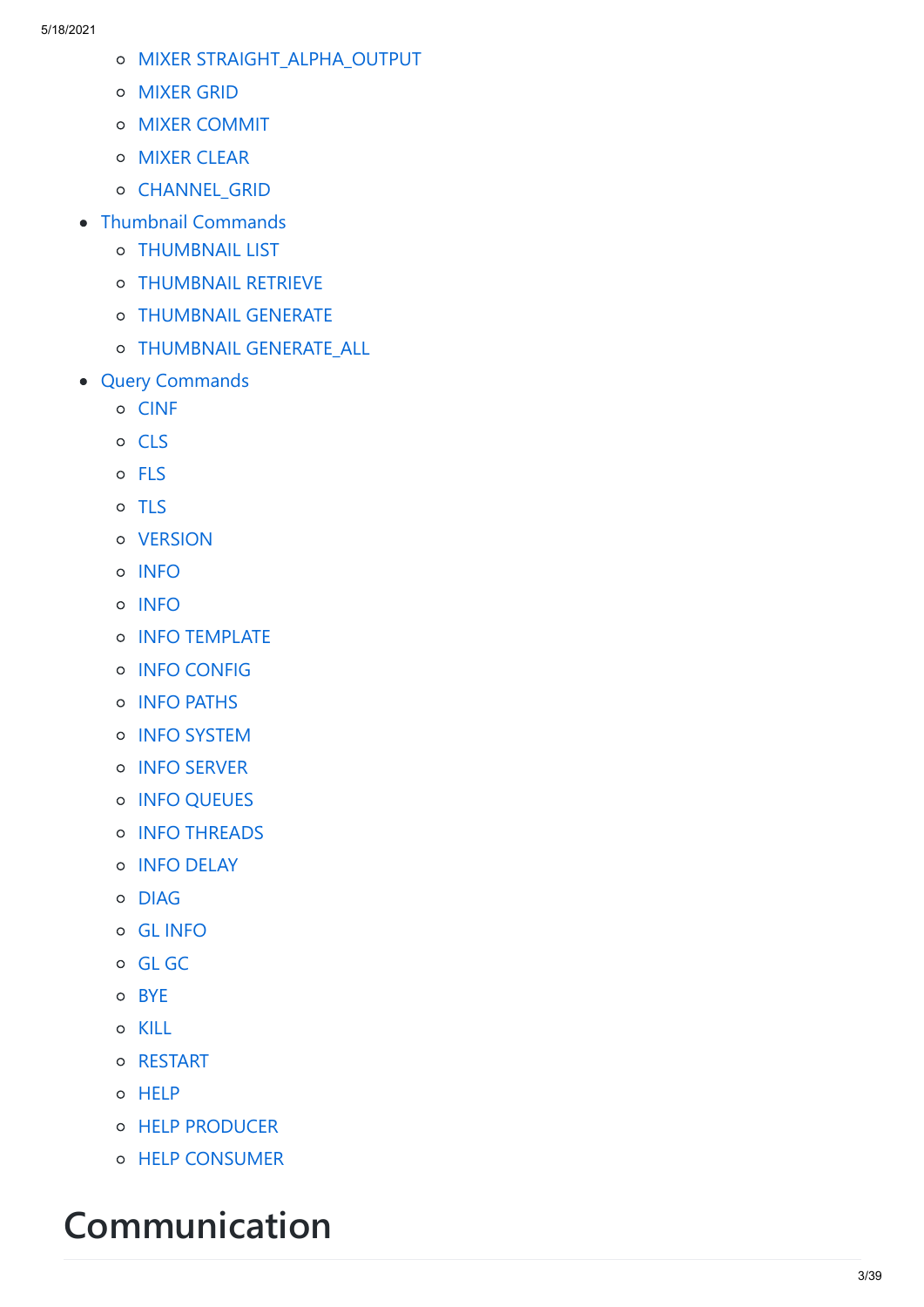The Advanced Media Control Protocol (AMCP) is the main communication protocol used to control and query the Server.

- All communication is presumed to be encoded in UTF-8.
- Each command has to be terminated with both a carriage return and a linefeed character. For example:
	- $O \ \ \lvert r \rvert$
	- <CR><LF>
	- <0x0D><0x0A>
	- $0 \times 13 \times 10$
- The whole command string is case insensitive.
- Since the parameters in a command are separated by spaces, you need to enclose the parameters with quotation marks if you want them to contain spaces.

# **Special sequences**

Since bare quotation marks are used to keep parameters with spaces in one piece, there has to be another way to indicate a quotation mark in a string. Enter special sequences. They behave as in most programming languages. The escape character is the backslash  $\setminus$  character. In order to get a quotation mark you enter  $\setminus$ " in the command.

Valid sequences:

- \" Quotation mark  $\bullet$
- \\ Backslash
- \n New line These sequences apply to all parameters, it doesn't matter if it's a file name or  $\bullet$ a long string of XML data.

# **Return Codes**

# **Information**

- 100 [action] Information about an event.  $\bullet$
- 101 [action] Information about an event. A line of data is being returned.  $\bullet$

# **Successful**

200 [command] OK - The command has been executed and several lines of data (seperated  $\bullet$ by \r\n) are being returned (terminated with an additional \r\n)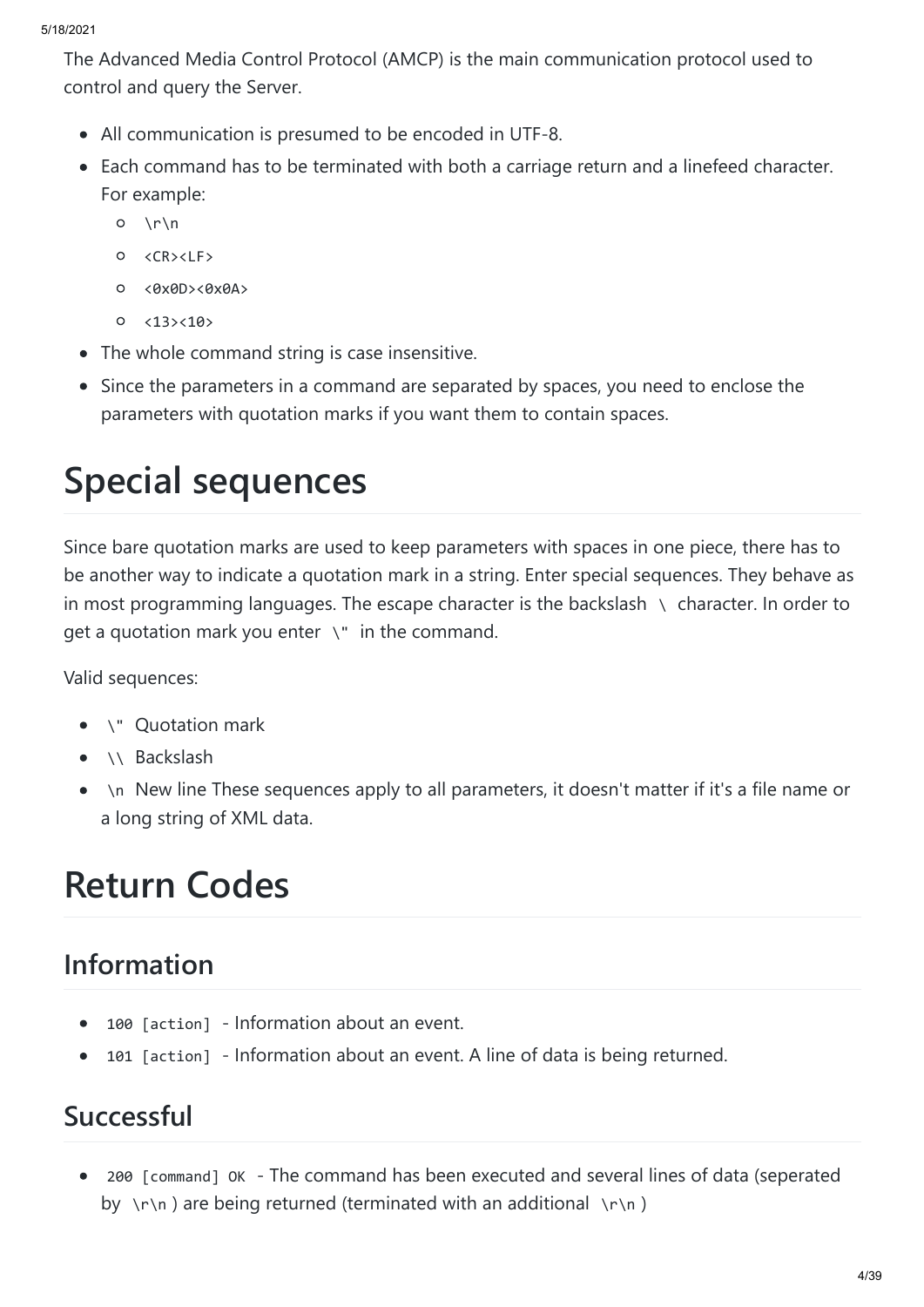- 201 [command] OK The command has been executed and data (terminated by  $\Gamma$ ) is  $\bullet$ being returned.
- 202 [command] OK The command has been executed.  $\bullet$

# **Client Error**

- 400 ERROR Command not understood and data (terminated by  $\mathcal{N}$ n) is being returned.  $\bullet$
- 401 [command] ERROR Illegal video\_channel  $\bullet$
- 402 [command] ERROR Parameter missing  $\bullet$
- 403 [command] ERROR Illegal parameter  $\bullet$
- 404 [command] ERROR Media file not found

#### **Server Error**

- 500 FAILED Internal server error  $\bullet$
- 501 [command] FAILED Internal server error  $\bullet$
- 502 [command] FAILED Media file unreadable  $\bullet$
- 503 [command] FAILED Access error  $\bullet$

# **Command Specification**

# **Required Value**

[my\_value\_name:my\_type,my\_type2]

Required value with one of the comma-separated types my\_typex .

Examples: A required value for transition which can be either CUT , MIX , PUSH or WIPE .

```
[transition:CUT, MIX, PUSH, WIPE]
>> CUT
<< CUT
```
A required value for video channel which must a signed integer.

```
[video_channel:int] 
>> 1
<< 1
```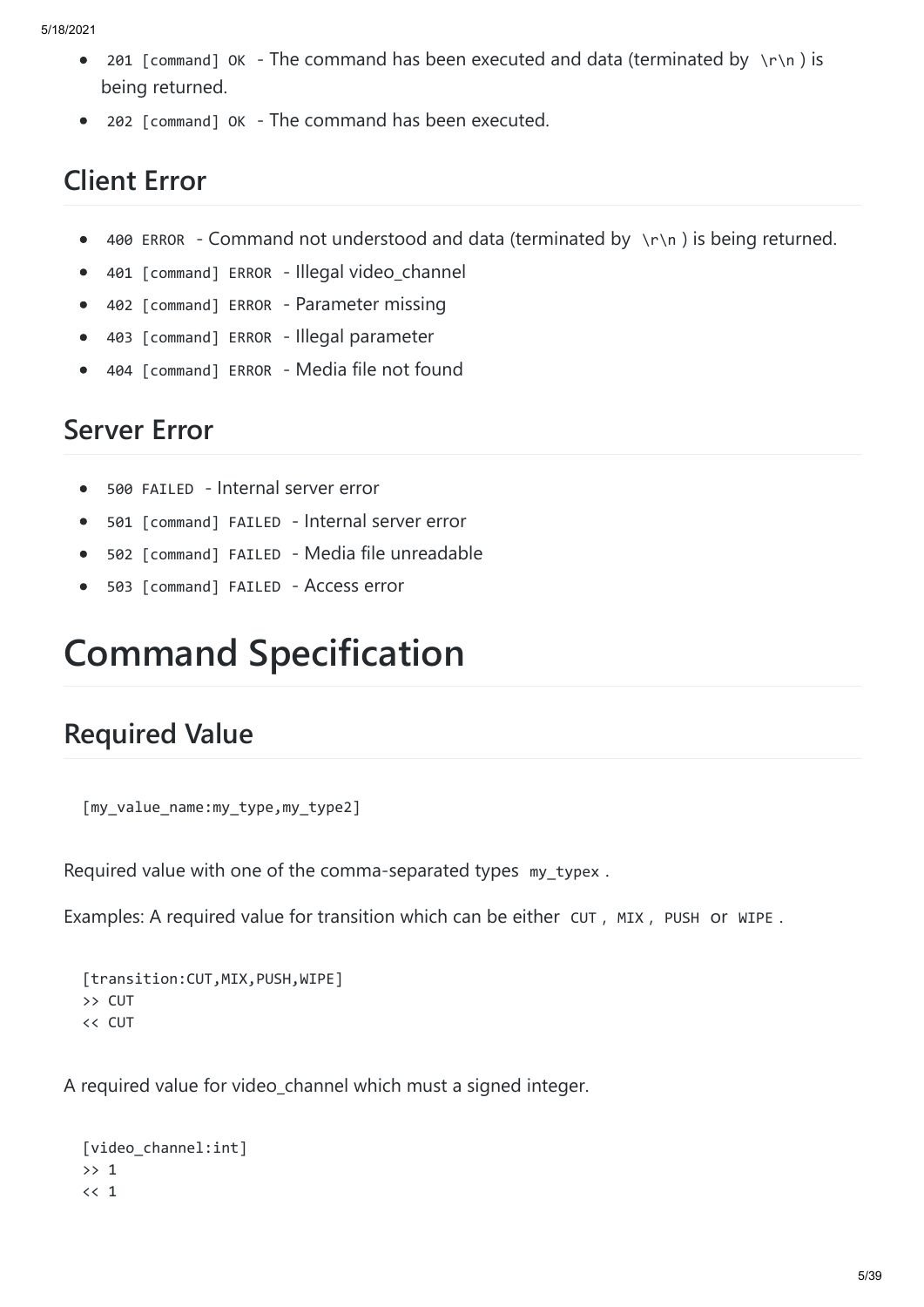### **Optional Expression**

```
{my_expr|my_default_expr}
```
Optional expression where my\_def\_expr is used if no expression is provided. If my\_def\_expr is not provided then it is assumed to evaluate to "" .

Examples: An optional expression which will be evaluated to -0 if not provided.

```
{[layer:int]|-0} 
>> -2<< -2>>
<< -0
```
An optional expression will be evaluated to an emptry string if not provided.

```
{[tween:string]} 
>> easeinsine
<< easeinsine
>>
\,<
```
# **Basic Commands**

### **LOADBG**

Syntax:

```
LOADBG [channel:int]{-[layer:int]} [clip:string] {[loop:LOOP]} 
{[transition:CUT,MIX,PUSH,WIPE,SLIDE] [duration:int] {[tween:string]|linear} 
{[direction:LEFT,RIGHT]|RIGHT}|CUT 0} {SEEK [frame:int]} {LENGTH [frames:int]} {FILTER 
[filter:string]} {[auto:AUTO]}
```
Loads a producer in the background and prepares it for playout. If no layer is specified the default layer index will be used.

clip will be parsed by available registered producer factories. If a successfully match is found, the producer will be loaded into the background.

If a file with the same name (extension excluded) but with the additional postfix  $\epsilon$  is found this file will be used as key for the main clip.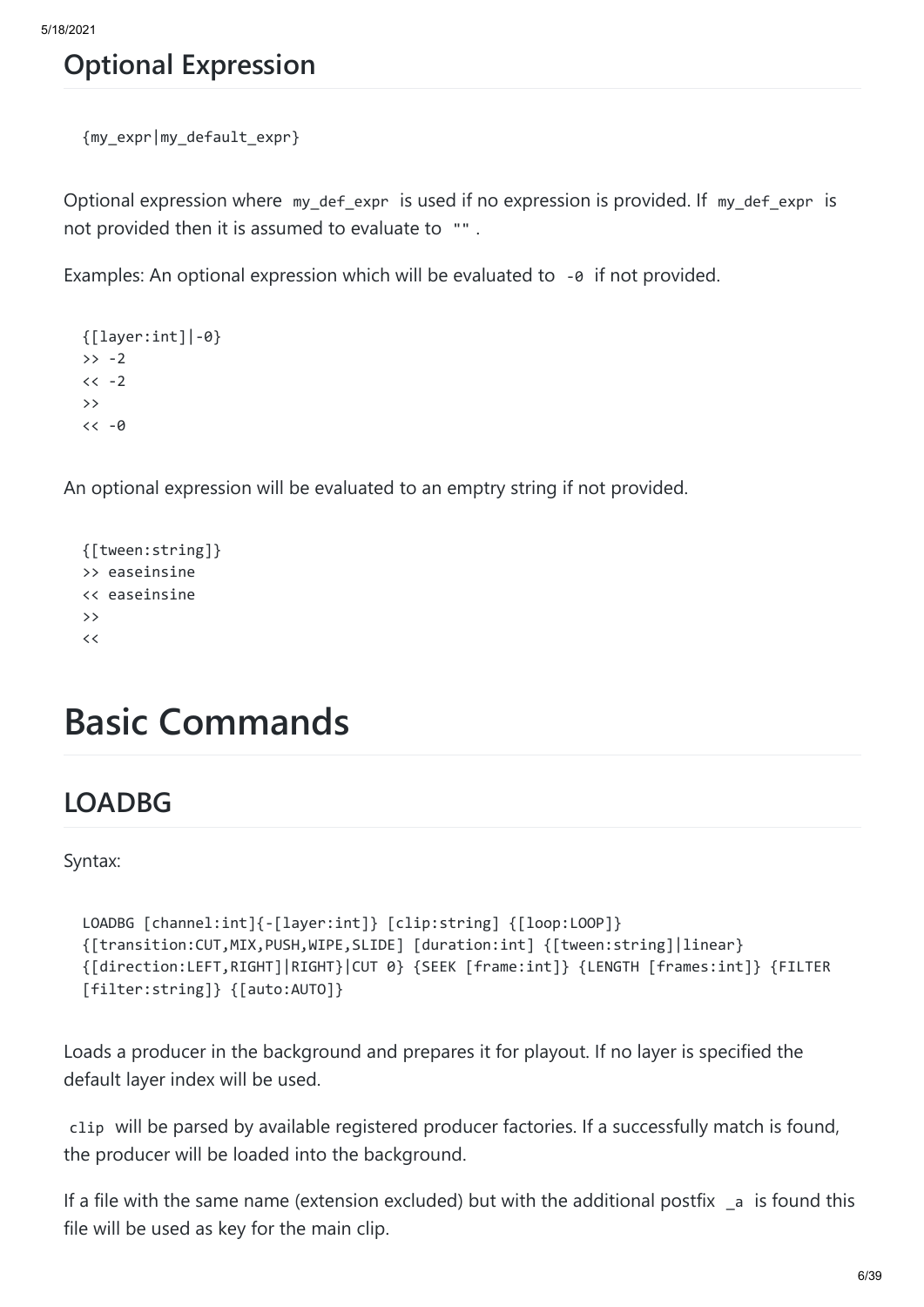loop will cause the clip to loop.

When playing and looping the clip will start at frame.

When playing and loop the clip will end after frames number of frames.

auto will cause the clip to automatically start when foreground clip has ended (without play). The clip is considered "started" after the optional transition has ended. Note: only one clip can be queued to play automatically per layer.

Examples:

>> LOADBG 1-1 MY\_FILE PUSH 20 easeinesine LOOP SEEK 200 LENGTH 400 AUTO FILTER hflip >> LOADBG 1 MY\_FILE PUSH 20 EASEINSINE >> LOADBG 1-1 MY FILE SLIDE 10 LEFT >> LOADBG 1-0 MY\_FILE >> PLAY 1-1 MY\_FILE >> LOADBG 1-1 EMPTY MIX 20 AUTO

...To automatically fade out a layer after a video file has been played to the end

See Animation Types for supported values for tween.

See [1] for supported values for the filter command.

#### **LOAD**

Syntax:

```
LOAD [video_channel:int]{-[layer:int]|-0} [clip:string] {"additional parameters"}
```
Loads a clip to the foreground and plays the first frame before pausing. If any clip is playing on the target foreground then this clip will be replaced.

Examples:

```
>> LOAD 1 MY_FILE
>> LOAD 1-1 MY_FILE
```
Note: See LOADBG for additional details.

#### **PLAY**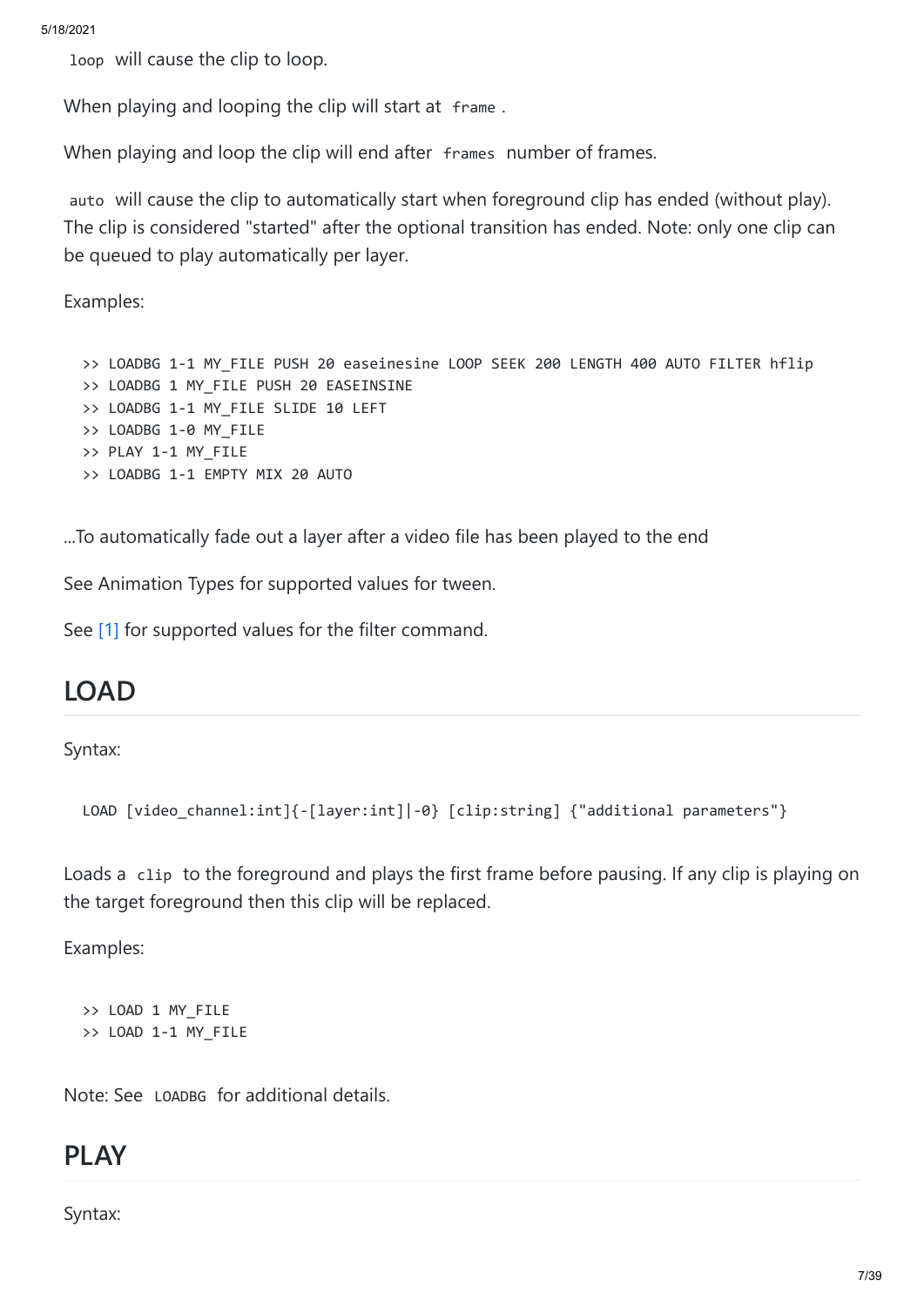```
PLAY [video_channel:int]{-[layer:int]|-0} {[clip:string]} {"additional parameters"}
```
Moves clip from background to foreground and starts playing it. If a transition (see LOADBG ) is prepared, it will be executed.

If additional parameters (see LOADBG ) are provided then the provided clip will first be loaded to the background.

Examples:

```
>> PLAY 1 MY FILE PUSH 20 EASEINSINE
>> PLAY 1-1 MY FILE SLIDE 10 LEFT
>> PLAY 1-0 MY_FILE
```
Note: See LOADBG for additional details.

#### **PAUSE**

Syntax:

```
PAUSE [video_channel:int]{-[layer:int]|-0}
```
Pauses playback of the foreground clip on the specified layer. The RESUME command can be used to resume playback again.

Examples:

>> PAUSE 1 >> PAUSE 1-1

#### **RESUME**

Syntax:

```
RESUME [video_channel:int]{-[layer:int]|-0}
```
Resumes playback of a foreground clip previously paused with the PAUSE command.

Examples:

```
>> RESUME 1
>> RESUME 1-1
```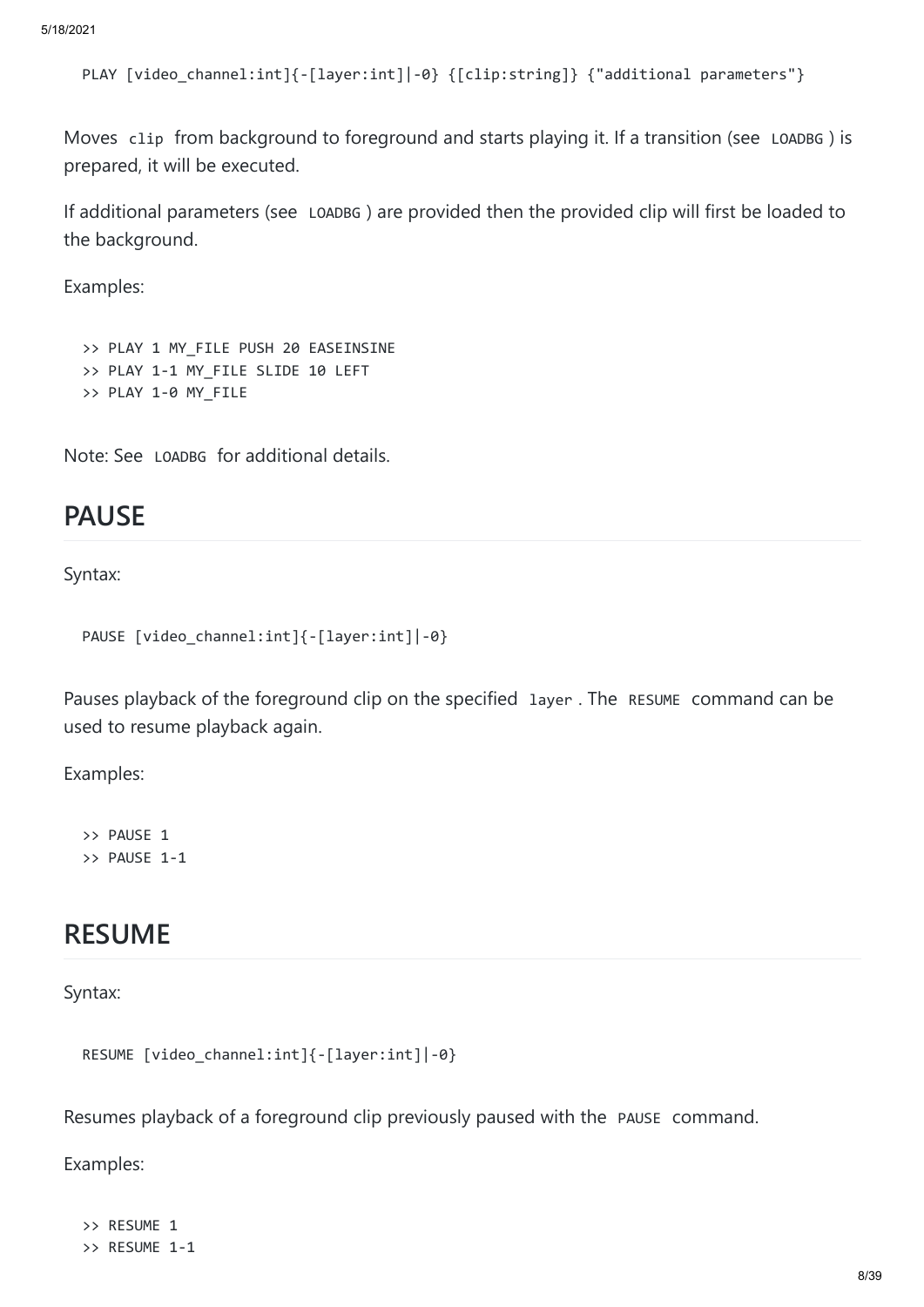# **STOP**

#### Syntax:

```
STOP [video_channel:int]{-[layer:int]|-0}
```
Removes the foreground clip of the specified layer .

Examples:

>> STOP 1 >> STOP 1-1

#### **CLEAR**

Syntax:

```
CLEAR [video_channel:int]{-[layer:int]}
```
Removes all clips (both foreground and background) of the specified layer. If no layer is specified then all layers in the specified video\_channel are cleared.

Examples:

>> CLEAR 1

...clears everything from the entire channel 1.

>> CLEAR 1-3

...clears only layer 3 of channel 1.

#### **CALL**

Syntax:

CALL [video\_channel:int]{-[layer:int]|-0} [param:string]

Calls method on the specified producer with the provided param string.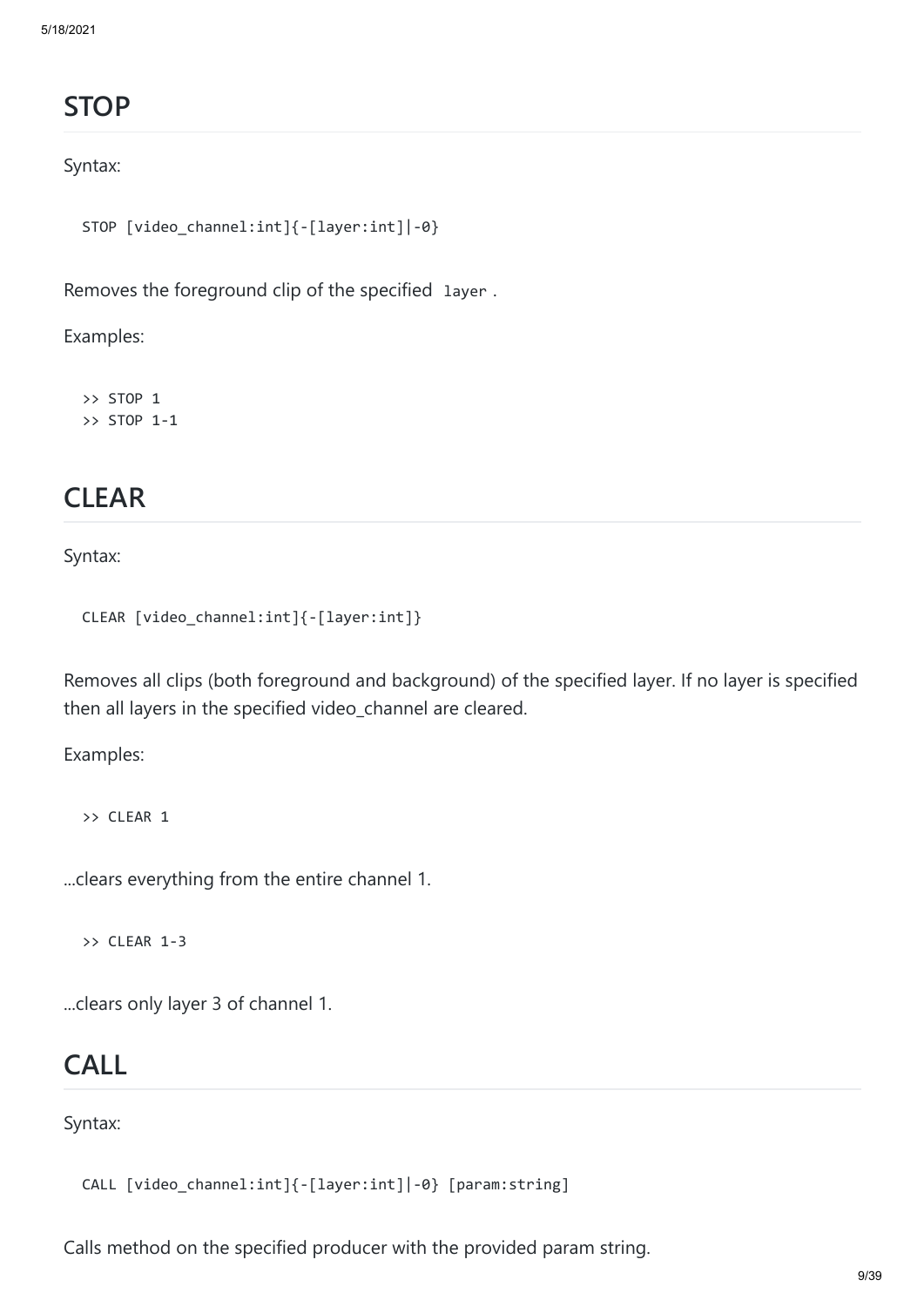Examples:

>> CALL 1 LOOP >> CALL 1-2 SEEK 25

#### **SWAP**

Syntax:

```
SWAP [channel1:int]{-[layer1:int]} [channel2:int]{-[layer2:int]} 
{[transforms:TRANSFORMS]}
```
Swaps layers between channels (both foreground and background will be swapped). By specifying TRANSFORMS the transformations of the layers are swapped as well.

If layers are not specified then all layers in respective video channel will be swapped.

Examples:

>> SWAP 1 2 >> SWAP 1-1 2-3 >> SWAP 1-1 1-2 >> SWAP 1-1 1-2 TRANSFORMS

...for swapping mixer transformations as well

# **ADD**

Syntax:

```
ADD [video channel:int]{-[consumer_index:int]} [consumer:string] [parameters:string]
```
Adds a consumer to the specified video channel. The string consumer will be parsed by the available consumer factories. If a successful match is found a consumer will be created and added to the video channel. Different consumers require different parameters, some examples are below. Consumers can alternatively be specified by adding them to the Server con-fig file.

Specifying consumer index overrides the index that the consumer itself decides and can later be used with the REMOVE command to remove the consumer.

Examples: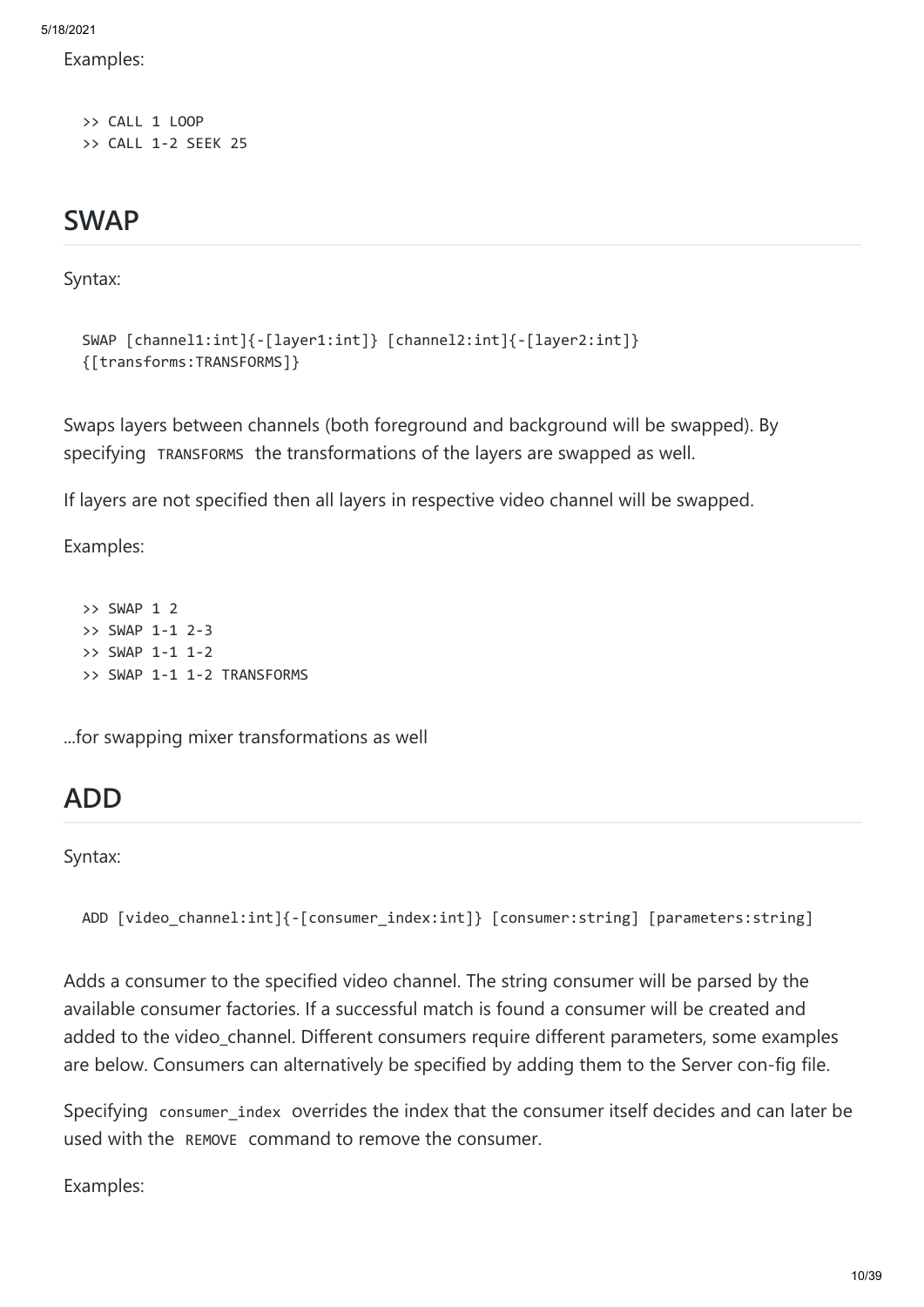>> ADD 1 DECKLINK 1 >> ADD 1 BLUEFISH 2 >> ADD 1 SCREEN >> ADD 1 AUDIO >> ADD 1 IMAGE filename >> ADD 2 SYNCTO 1 >> ADD 1 FILE filename.mov >> ADD 1 FILE filename.mov SEPARATE KEY >> ADD 1-700 FILE filename.mov SEPARATE KEY >> REMOVE 1-700

...overriding the consumer index to easier remove later.

The streaming consumer is an implementation of the ffmpeg\_consumer and supports many of the same arguments:

>> ADD 1 STREAM udp://localhost:5004 -vcodec libx264 -tune zerolatency -preset ultrafast -crf 25 -format mpegts -vf scale=240:180

#### **REMOVE**

Syntax:

```
REMOVE [video_channel:int]{-[consumer_index:int]} {[parameters:string]}
```
Removes an existing consumer from video channel . If consumer index is given, the consumer will be removed via its id. If parameters are given instead, the consumer matching those parameters will be removed.

Examples:

```
>> REMOVE 1 DECKLINK 1
>> REMOVE 1 BLUEFISH 2
>> REMOVE 1 SCREEN
>> REMOVE 1 AUDIO
>> REMOVE 1-300
```
...for removing the consumer with index 300 from channel 1

#### **PRINT**

#### Syntax:

PRINT [video\_channel:int]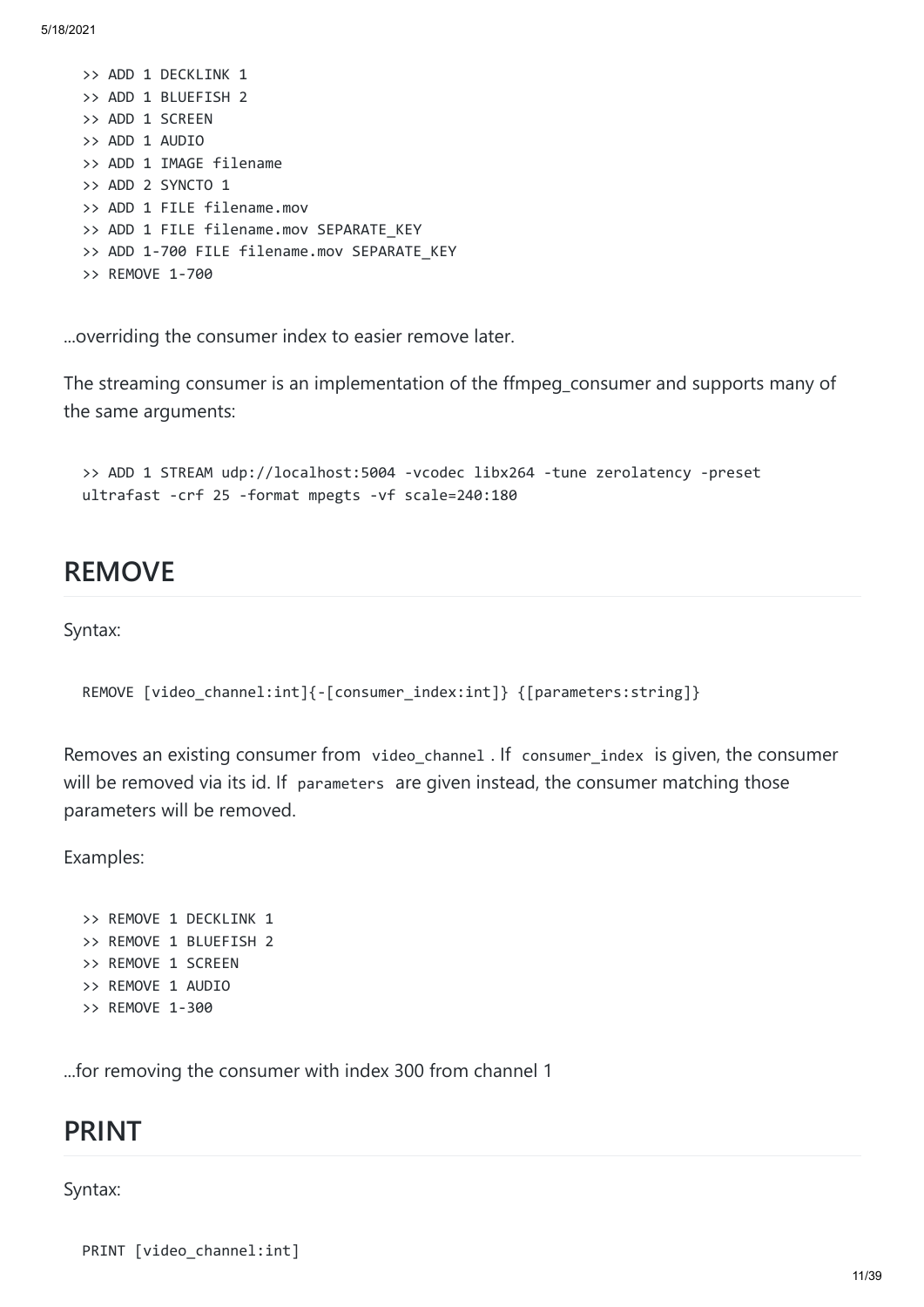Saves an RGBA PNG bitmap still image of the contents of the specified channel in the media folder.

Examples:

>> PRINT 1

...will produce a PNG image with the current date and time as the filename for example 20130620T192220.png

#### **LOG LEVEL**

Syntax:

LOG LEVEL [level:trace,debug,info,warning,error,fatal]

Changes the log level of the server.

Examples:

>> LOG LEVEL trace >> LOG LEVEL info

### **LOG CATEGORY**

Syntax:

LOG CATEGORY [category:calltrace, communication] [enable:0,1]

Enables or disables the specified logging category.

Examples:

>> LOG CATEGORY calltrace 1

...to enable call trace

>> LOG CATEGORY calltrace 0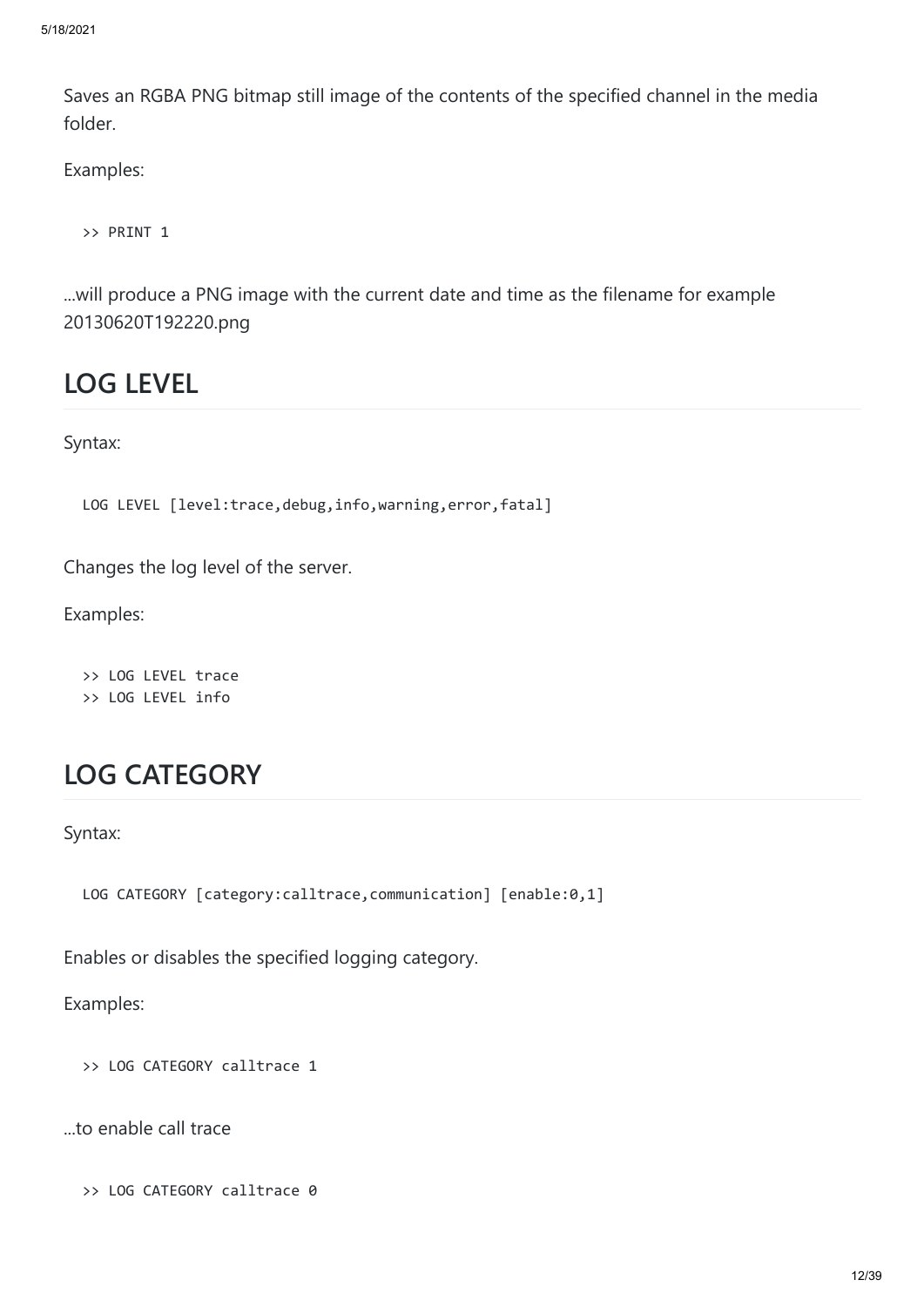...to disable call trace

# **SET**

Syntax:

SET [video\_channel:int] [variable:string] [value:string]

Changes the value of a channel variable. Available variables to set:

MODE Changes the video format of the channel. CHANNEL LAYOUT Changes the audio channel layout of the video channel channel. Examples:

>> SET 1 MODE PAL

...changes the video mode on channel 1 to PAL.

>> SET 1 CHANNEL\_LAYOUT smpte

...changes the audio channel layout on channel 1 to smpte.

#### **LOCK**

Syntax:

LOCK [video channel:int] [action:ACQUIRE,RELEASE,CLEAR] {[lock-phrase:string]}

Allows for exclusive access to a channel.

Examples:

```
>> LOCK 1 ACQUIRE secret
>> LOCK 1 RELEASE
>> LOCK 1 CLEAR
```
# **Data Commands**

#### **DATA STORE**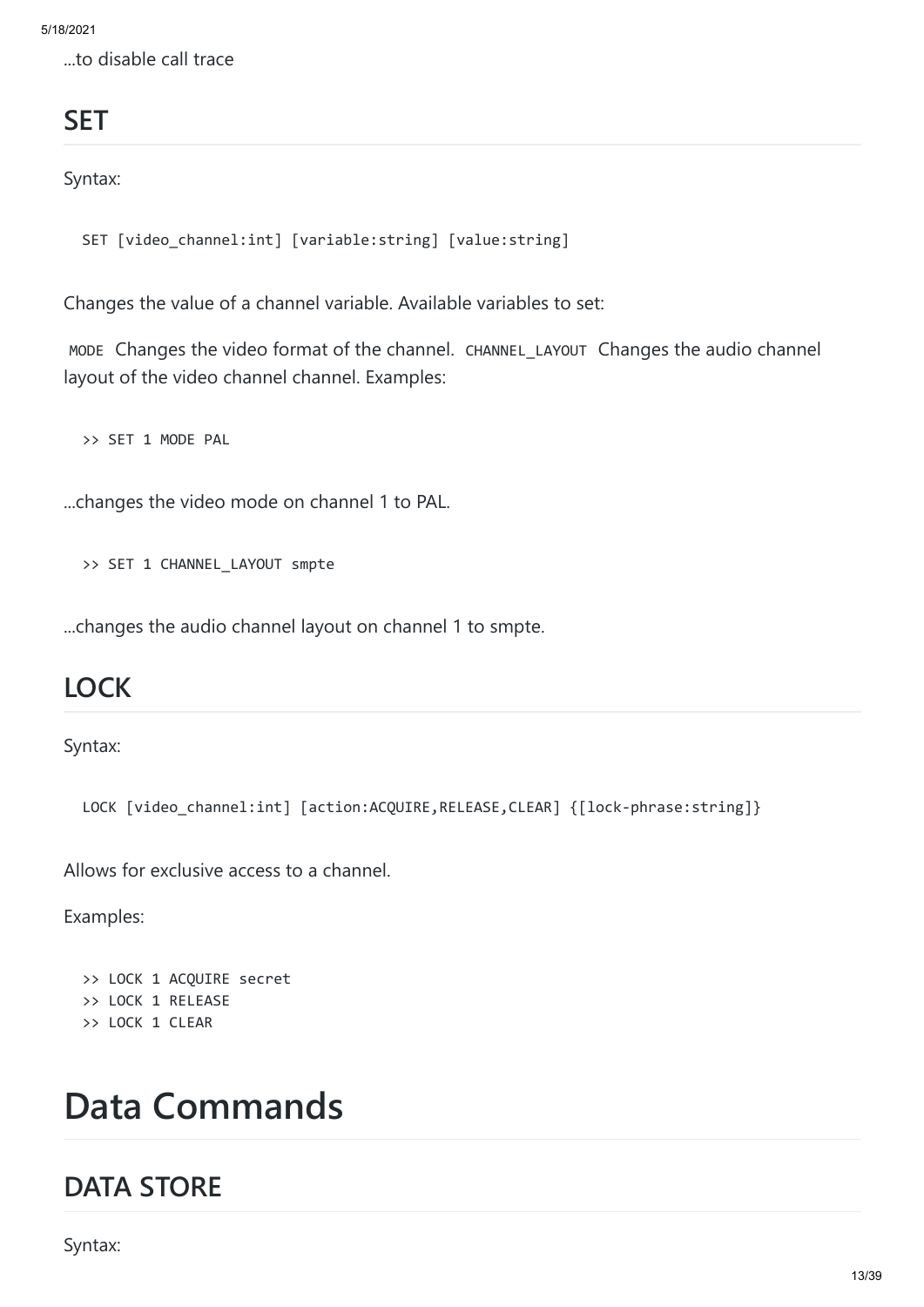DATA STORE [name:string] [data:string]

Stores the dataset data under the name name.

Directories will be created if they do not exist.

Examples:

```
>> DATA STORE my_data "Some useful data"
```
>> DATA STORE Folder1/my data "Some useful data"

#### **DATA RETRIEVE**

Syntax:

```
DATA RETRIEVE [name:string]
```
Returns the data saved under the name name.

Examples:

```
>> DATA RETRIEVE my_data
```
>> DATA RETRIEVE Folder1/my\_data

#### **DATA LIST**

Syntax:

```
DATA LIST {[sub_directory:string]}
```
Returns a list of stored datasets.

if the optional sub\_directory is specified only the datasets in that sub directory will be returned.

#### **DATA REMOVE**

```
DATA REMOVE [name:string]
```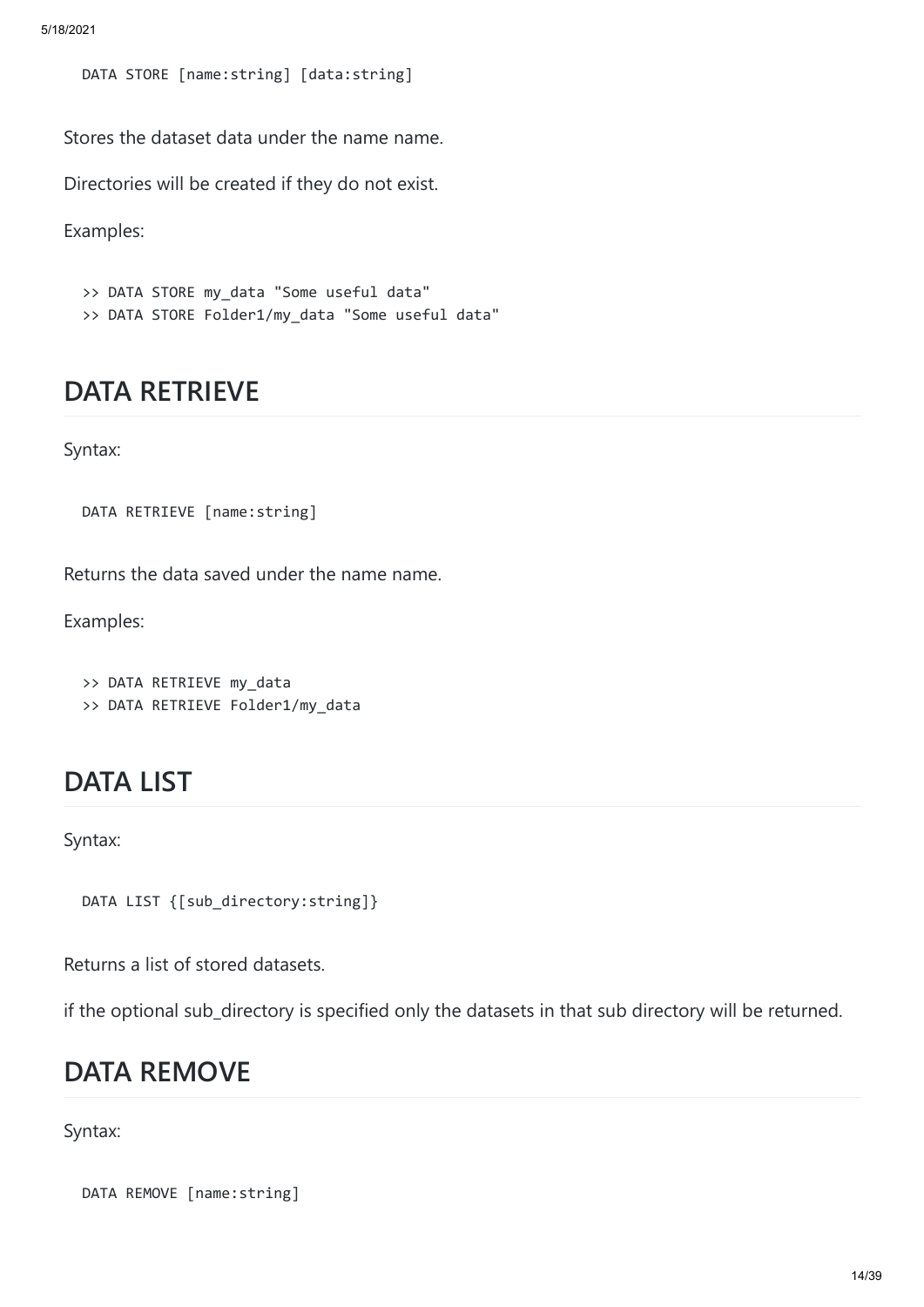```
5/18/2021
```
Removes the dataset saved under the name name.

Examples:

```
>> DATA REMOVE my data
>> DATA REMOVE Folder1/my_data
```
# **Template Commands**

# **CG ADD**

Syntax:

```
CG [video_channel:int]{-[layer:int]|-9999} ADD [cg_layer:int] [template:string] [play-
on-load:0,1] {[data]}
```
Prepares a template for displaying. It won't show until you call cG PLAY (unless you supply the play-on-load flag, 1 for true). Data is either inline XML or a reference to a saved dataset.

Examples:

>> CG 1 ADD 10 svtnews/info 1

# **CG PLAY**

Syntax:

```
CG [video_channel:int]{-[layer:int]|-9999} PLAY [cg_layer:int]
```
Plays and displays the template in the specified layer.

Examples:

 $\rightarrow$  CG 1 PLAY 0

### **CG STOP**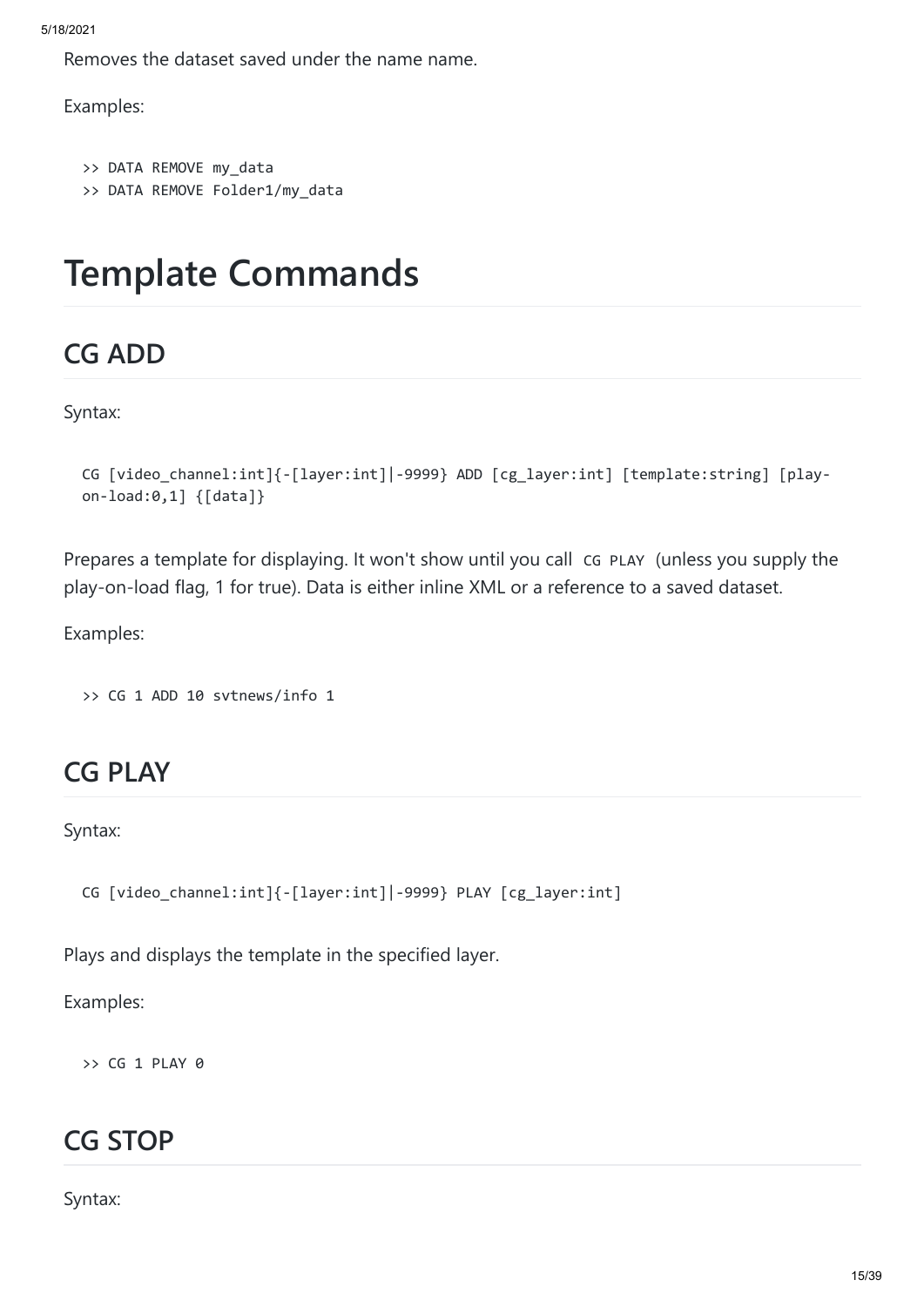CG [video\_channel:int]{-[layer:int]|-9999} STOP [cg\_layer:int]

Stops and removes the template from the specified layer. This is different from REMOVE in that the template gets a chance to animate out when it is stopped.

Examples:

>> CG 1 STOP 0

#### **CG NEXT**

Syntax:

```
CG [video_channel:int]{-[layer:int]|-9999} NEXT [cg_layer:int]
```
Triggers a "continue" in the template on the specified layer. This is used to control animations that has multiple discreet steps.

Examples:

>> CG 1 NEXT 0

#### **CG REMOVE**

Syntax:

CG [video\_channel:int]{-[layer:int]|-9999} REMOVE [cg\_layer:int]

Removes the template from the specified layer.

Examples:

 $\rightarrow$  CG 1 REMOVE  $\theta$ 

#### **CG CLEAR**

```
CG [video_channel:int]{-[layer:int]|-9999} CLEAR
```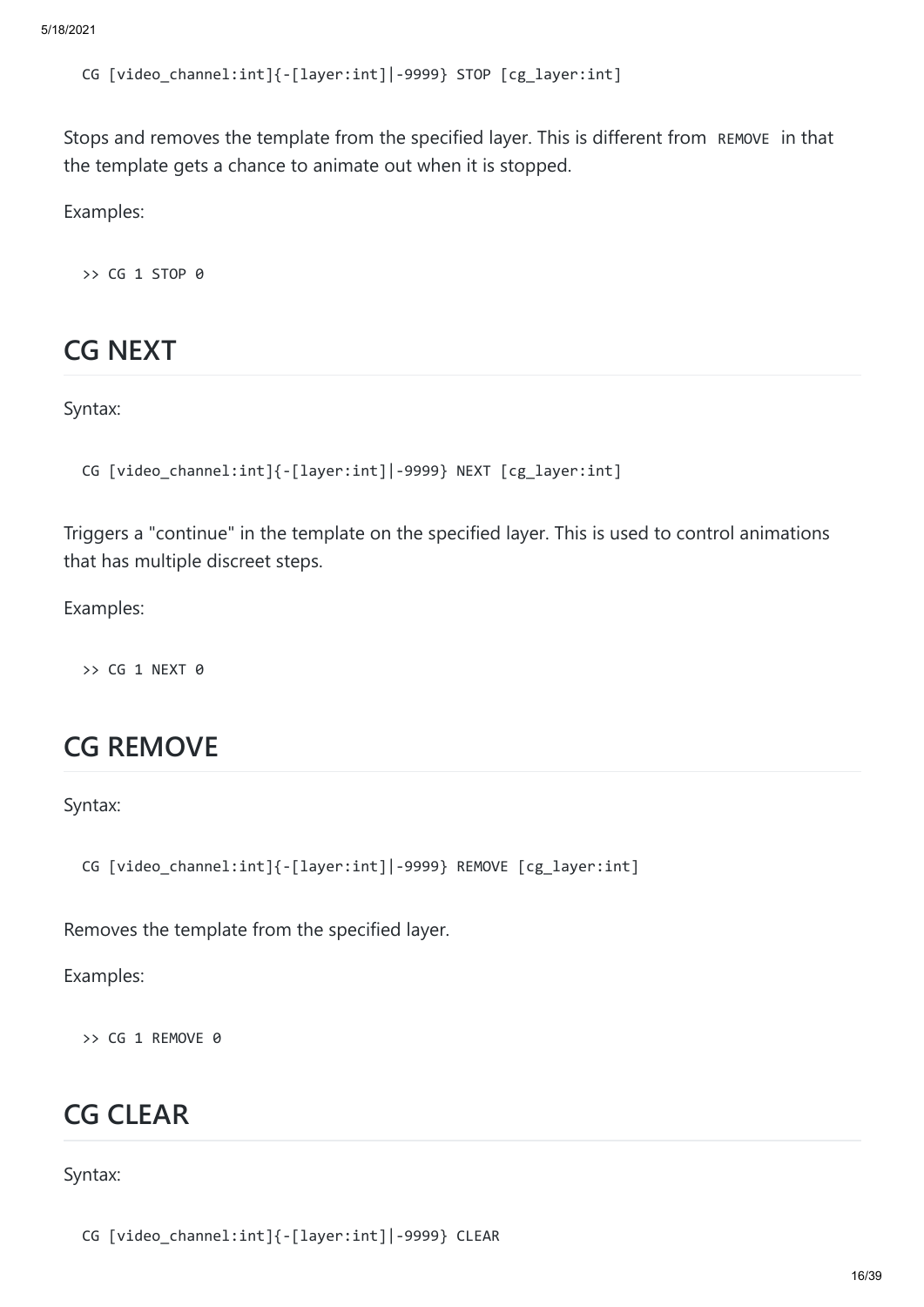Removes all templates on a video layer. The entire cg producer will be removed.

Examples:

>> CG 1 CLEAR

# **CG UPDATE**

Syntax:

```
CG [video channel:int]{-[layer:int]|-9999} UPDATE [cg_layer:int] [data:string]
```
Sends new data to the template on specified layer. Data is either inline XML or a reference to a saved dataset.

# **CG INVOKE**

Syntax:

```
CG [video channel:int]{-[layer:int]|-9999} INVOKE [cg_layer:int] [method:string]
```
Invokes the given method on the template on the specified layer.

Can be used to jump the playhead to a specific label.

# **CG INFO**

Syntax:

CG [video\_channel:int]{-[layer:int]|-9999} INFO {[cg\_layer:int]}

Retrieves information about the template on the specified layer.

If cg\_layer is not given, information about the template host is given instead.

# **Mixer Commands**

# **MIXER KEYER**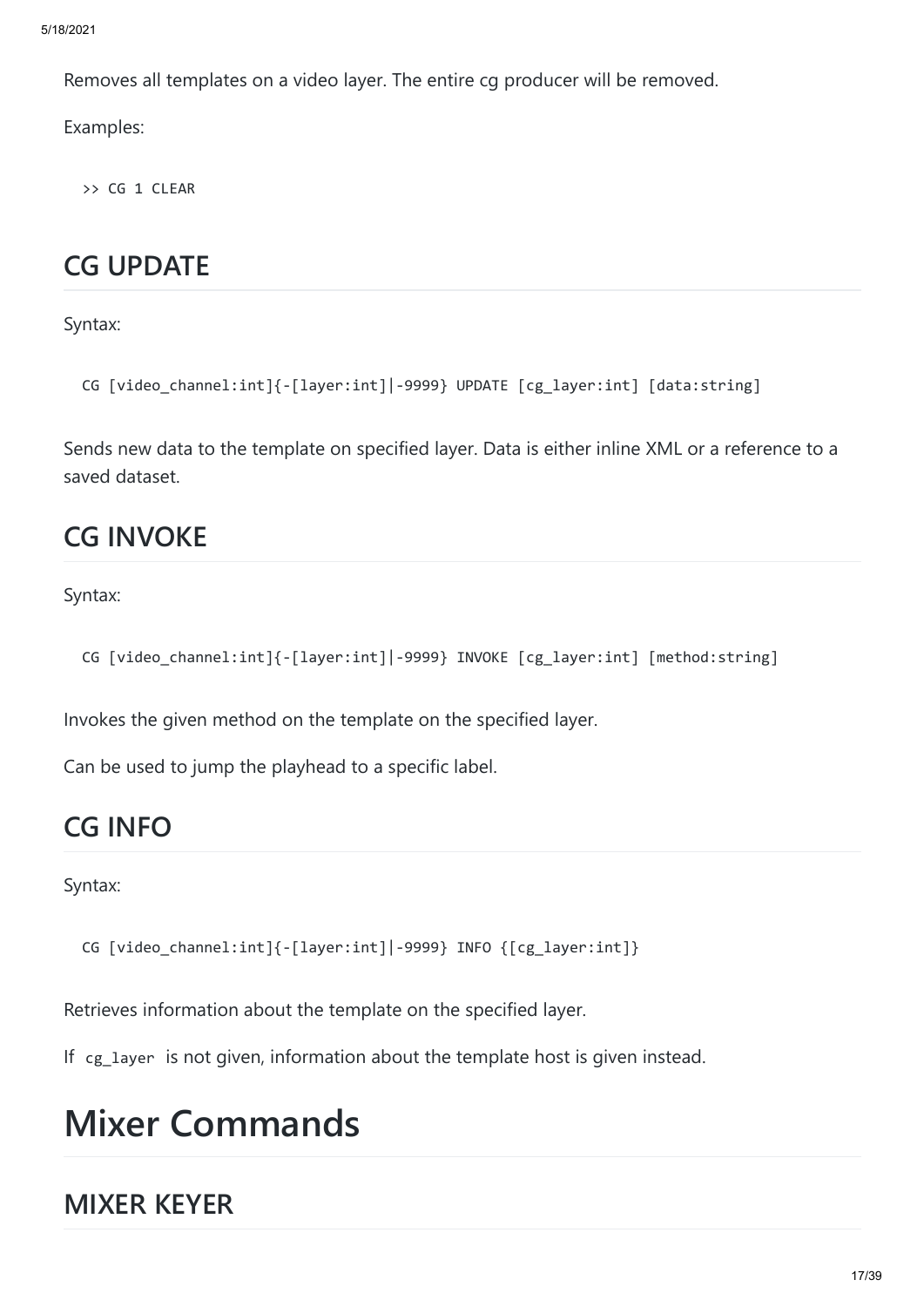Syntax:

```
MIXER [video_channel:int]{-[layer:int]|-0} KEYER {keyer:0,1|0}
```
Replaces layer n+1's alpha with the R (red) channel of layer n, and hides the RGB channels of layer n. If keyer equals 1 then the specified layer will not be rendered, instead it will be used as the key for the layer above.

Examples:

```
>> MIXER 1-0 KEYER 1
>> MIXER 1-0 KEYER
<< 201 MIXER OK
<< 1
```
...to retrieve the current state

### **MIXER CHROMA**

Syntax:

```
MIXER [video_channel:int]{-[layer:int]|-0} CHROMA {[enable:0,1] {[target_hue:float] 
[hue width:float] [min saturation:float] [min brightness:float] [softness:float]
[spill_suppress:float] [spill_suppress_saturation:float] [show_mask:0,1]}} 
{[duration:int] {[tween:string]|linear}|0 linear}}
```
Enables or disables chroma keying on the specified video layer. Giving no parameters returns the current chroma settings.

The chroma keying is done in the HSB/HSV color space.

Parameters:

- enable
	- 0 to disable chroma keying on layer. The rest of the parameters should not be given when disabling.
- target\_hue
	- The hue in degrees between 0-360 where the center of the hue window will open up.
- hue\_width  $\bullet$ 
	- The width of the hue window within 0.0-1.0 where 1.0 means 100% of 360 degrees around target\_hue.
- min\_saturation
	- The minimum saturation within 0.0-1.0 required for a color to be within the chroma window.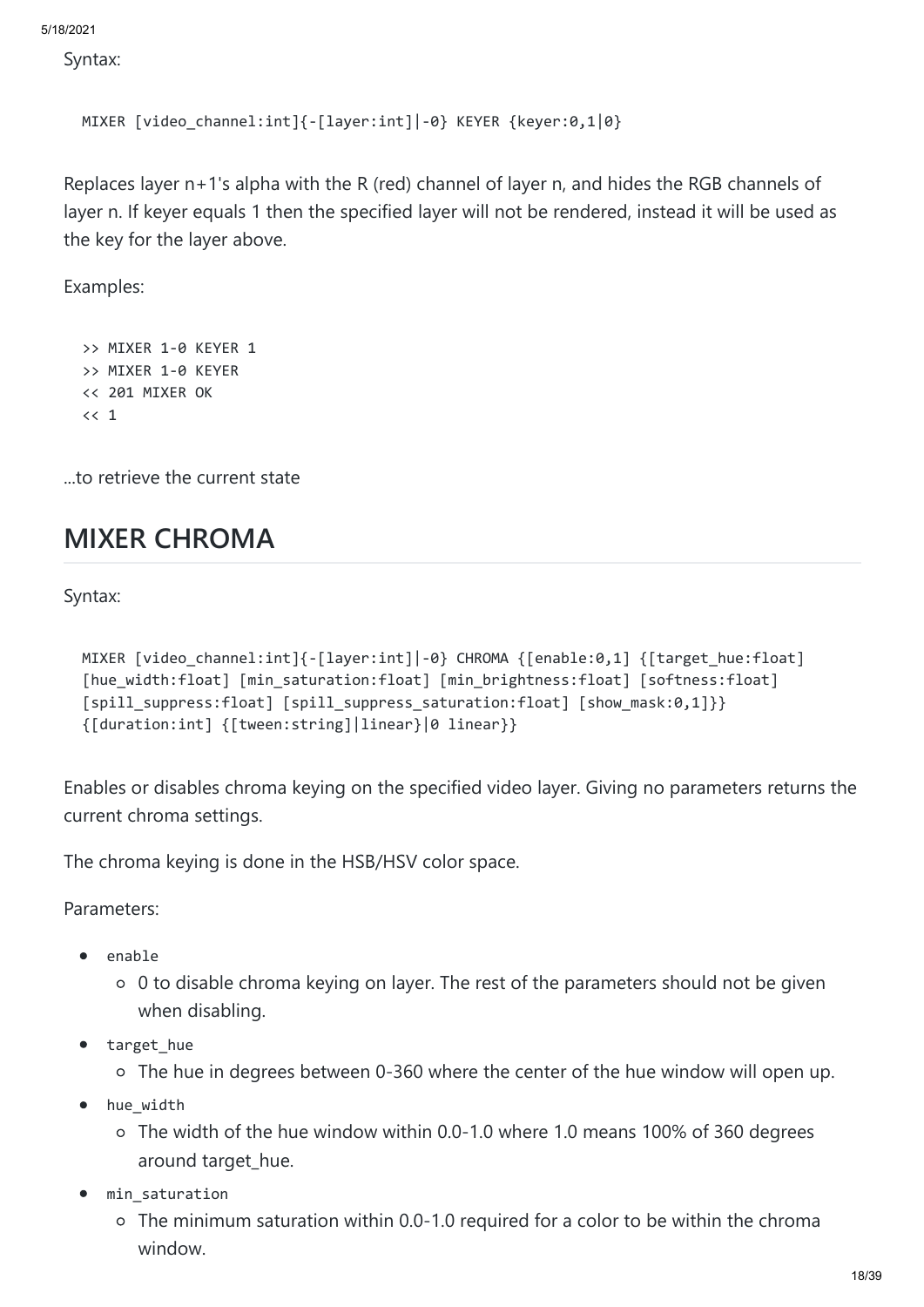- min\_brightness  $\bullet$ 
	- The minimum brightness within 0.0-1.0 required for a color to be within the chroma window.
- softness  $\bullet$ 
	- The softness of the chroma keying window.
- spill\_suppress
	- How much to suppress spill by within 0.0-180.0. It works by taking all hue values within +- this value from target\_hue and clamps it to either target\_hue - this value or target\_hue + this value depending on which side it is closest to.
- spill\_suppress\_saturation
	- Controls how much saturation should be kept on colors affected by spill\_suppress within 0.0-1.0. Full saturation may not always be desirable to be kept on suppressed colors.
- show\_mask
	- o If enabled, only shows the mask. Useful while editing the chroma key settings.

>> MIXER 1-1 CHROMA 1 120 0.1 0 0 0.1 0.1 0.7 0

...for enabling chroma keying centered around a hue of 120 degrees (green) and with a 10% hue width

>> MIXER 1-1 CHROMA 0

...for disabling chroma keying

>> MIXER 1-1 CHROMA 0 << 202 MIXER OK << 1 120 0.1 0 0 0.1 0 1 0

...for getting the current chroma key mode

Deprecated legacy syntax:

Syntax:

```
MIXER [video channel:int]{-[layer:int]|-0} CHROMA {[color:none,green,blue]
{[threshold:float] [softness:float] [spill:float]}} {[duration:int] 
{[tween:string]|linear}|0 linear}}
```
Deprecated legacy examples: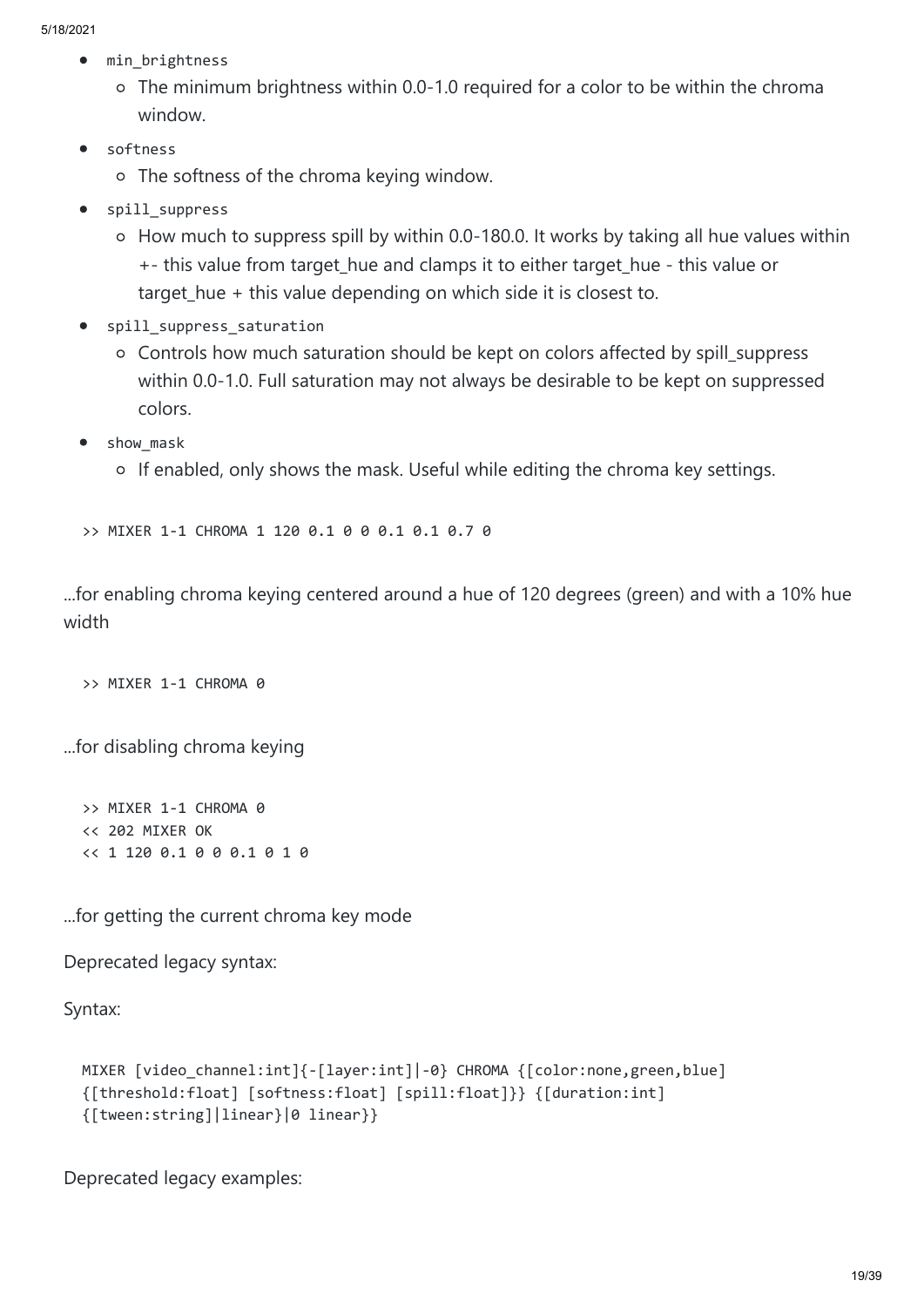>> MIXER 1-1 CHROMA green 0.10 0.20 1.0 25 easeinsine >> MIXER 1-1 CHROMA none

#### **MIXER BLEND**

Syntax:

```
MIXER [video_channel:int]{-[layer:int]|-0} BLEND {[blend:string]|normal}
```
Sets the blend mode to use when compositing this layer with the background. If no argument is given the current blend mode is returned.

Every layer can be set to use a different blend mode than the default normal mode, similar to applications like Photoshop. Some common uses are to use screen to make all the black image data become transparent, or to use add to selectively lighten highlights.

Examples:

```
>> MIXER 1-1 BLEND OVERLAY
>> MIXER 1-1 BLEND
<< 201 MIXER OK
<< SCREEN
```
...for getting the current blend mode

See Blend Modes for supported values for blend.

#### **MIXER INVERT**

Syntax:

MIXER [video\_channel:int]-[layer:int] INVERT {invert:0,1|0}

Invert color. Only works on layers.

Example:

>> MIXER 1-10 INVERT 1 << 202 MIXER OK

#### **MIXER OPACITY**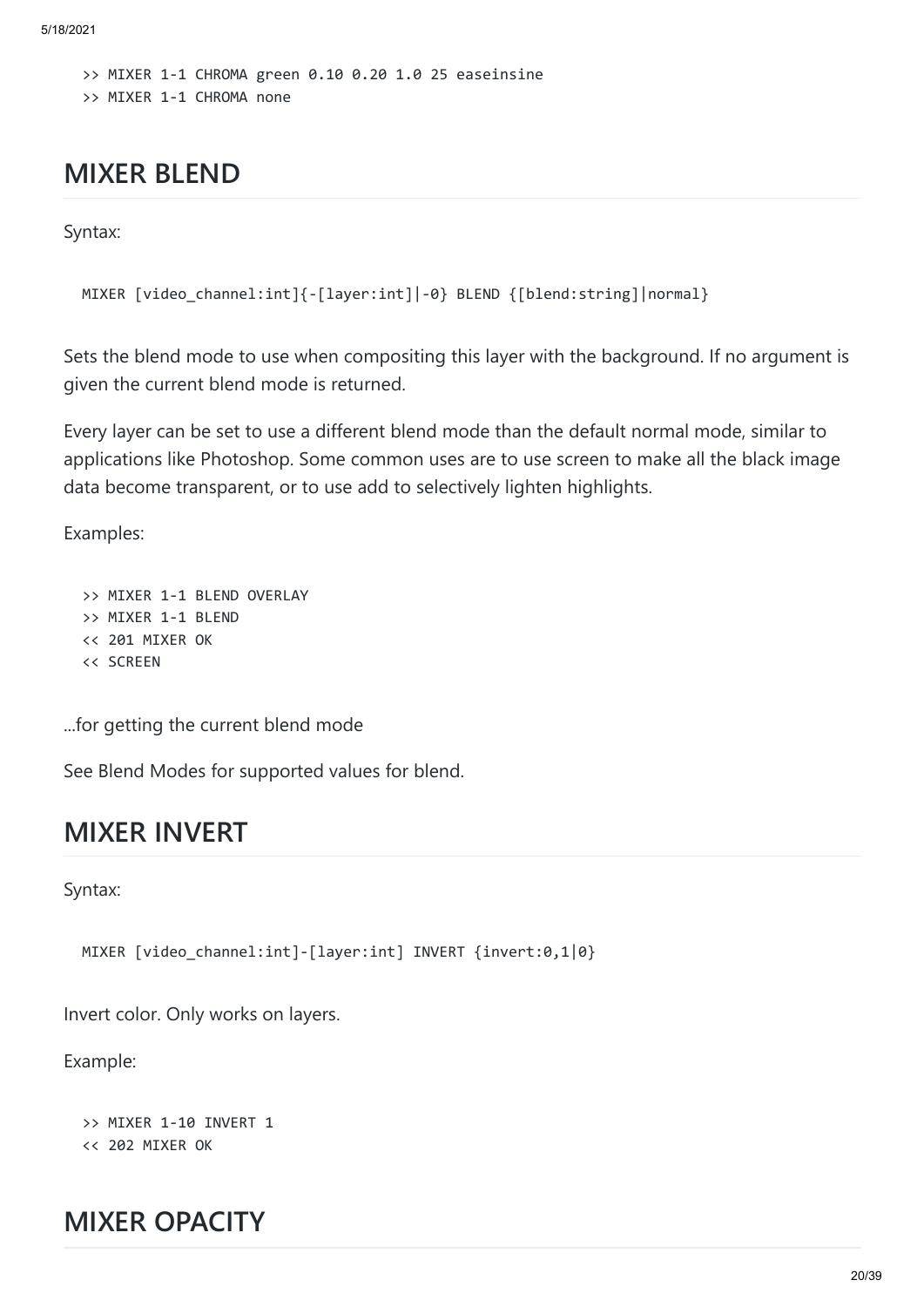Syntax:

```
MIXER [video_channel:int]{-[layer:int]|-0} OPACITY {[opacity:float] {[duration:int] 
{[tween:string]|linear}|0 linear}}
```
Changes the opacity of the specified layer. The value is a float between 0 and 1.

Retrieves the opacity of the specified layer if no argument is given.

Examples:

```
>> MIXER 1-0 OPACITY 0.5 25 easeinsine
>> MIXER 1-0 OPACITY
<< 201 MIXER OK
<< 0.5
```
...to retrieve the current opacity

#### **MIXER BRIGHTNESS**

Syntax:

```
MIXER [video channel:int]{-[layer:int]|-0} BRIGHTNESS {[brightness:float]
{[duration:int] {[tween:string]|linear}|0 linear}}
```
Changes the brightness of the specified layer. The value is a float between 0 and 1.

Retrieves the brightness of the specified layer if no argument is given.

Examples:

```
>> MIXER 1-0 BRIGHTNESS 0.5 25 easeinsine
>> MIXER 1-0 BRIGHTNESS
<< 201 MIXER OK
0.5
```
...to retrieve the current brightness

#### **MIXER SATURATION**

```
MIXER [video_channel:int]{-[layer:int]|-0} SATURATION {[saturation:float] 
{[duration:int] {[tween:string]|linear}|0 linear}}
```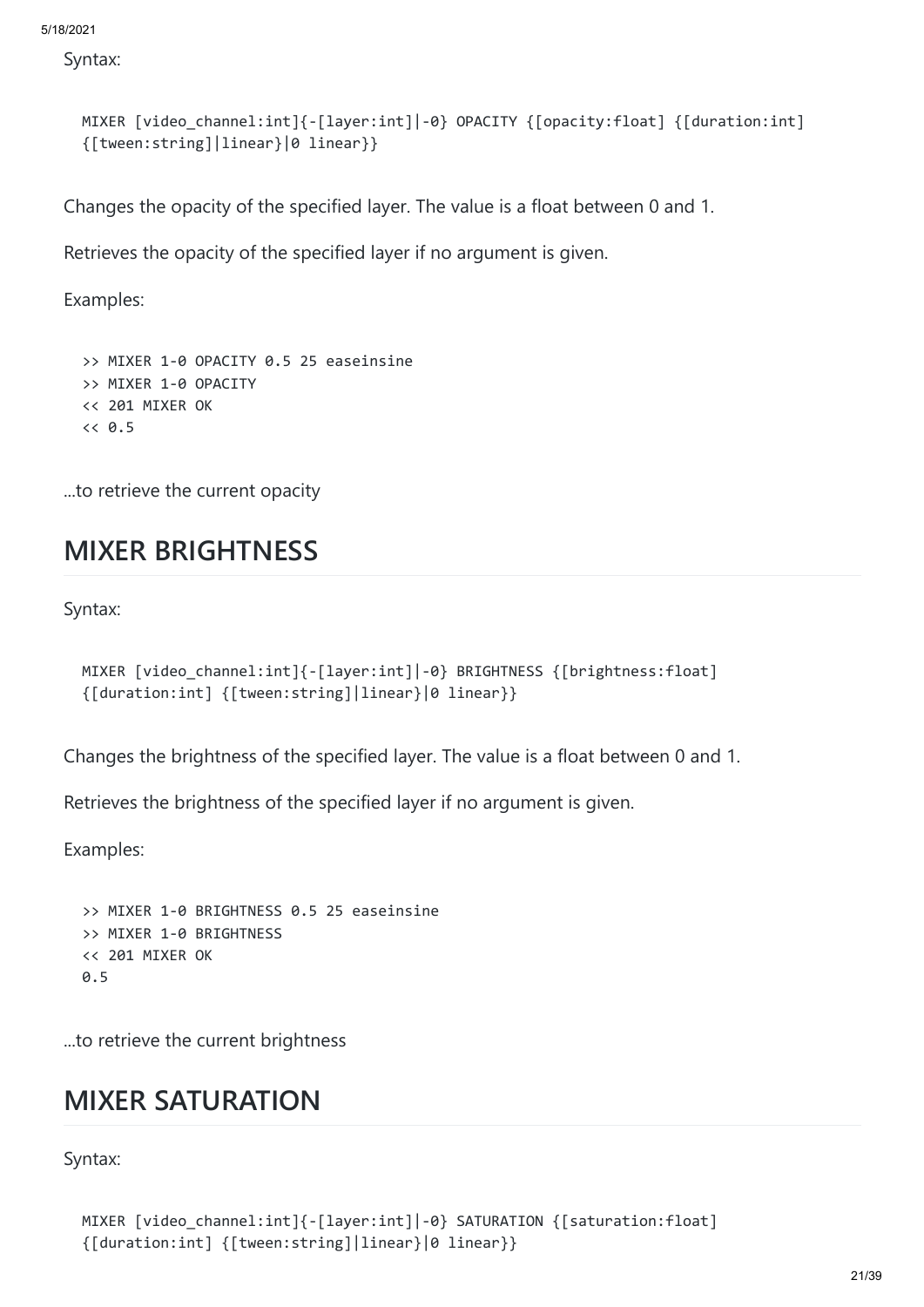Changes the saturation of the specified layer. The value is a float between 0 and 1.

Retrieves the saturation of the specified layer if no argument is given.

Examples:

>> MIXER 1-0 SATURATION 0.5 25 easeinsine >> MIXER 1-0 SATURATION << 201 MIXER OK  $<< 0.5$ 

...to retrieve the current saturation

### **MIXER CONTRAST**

Syntax:

```
MIXER [video channel:int]{-[layer:int]|-0} CONTRAST {[contrast:float] {[duration:int]
{[tween:string]|linear}|0 linear}}
```
Changes the contrast of the specified layer. The value is a float between 0 and 1.

Retrieves the contrast of the specified layer if no argument is given.

Examples:

```
>> MIXER 1-0 CONTRAST 0.5 25 easeinsine
>> MIXER 1-0 CONTRAST
<< 201 MIXER OK
<< 0.5
```
...to retrieve the current contrast

#### **MIXER LEVELS**

Syntax:

```
MIXER [video_channel:int]{-[layer:int]|-0} LEVELS {[min-input:float] [max-input:float] 
[gamma:float] [min-output:float] [max-output:float]{[duration:int] 
{[tween:string]|linear}|0 linear}}
```
Adjusts the video levels of a layer. If no arguments are given the current levels are returned.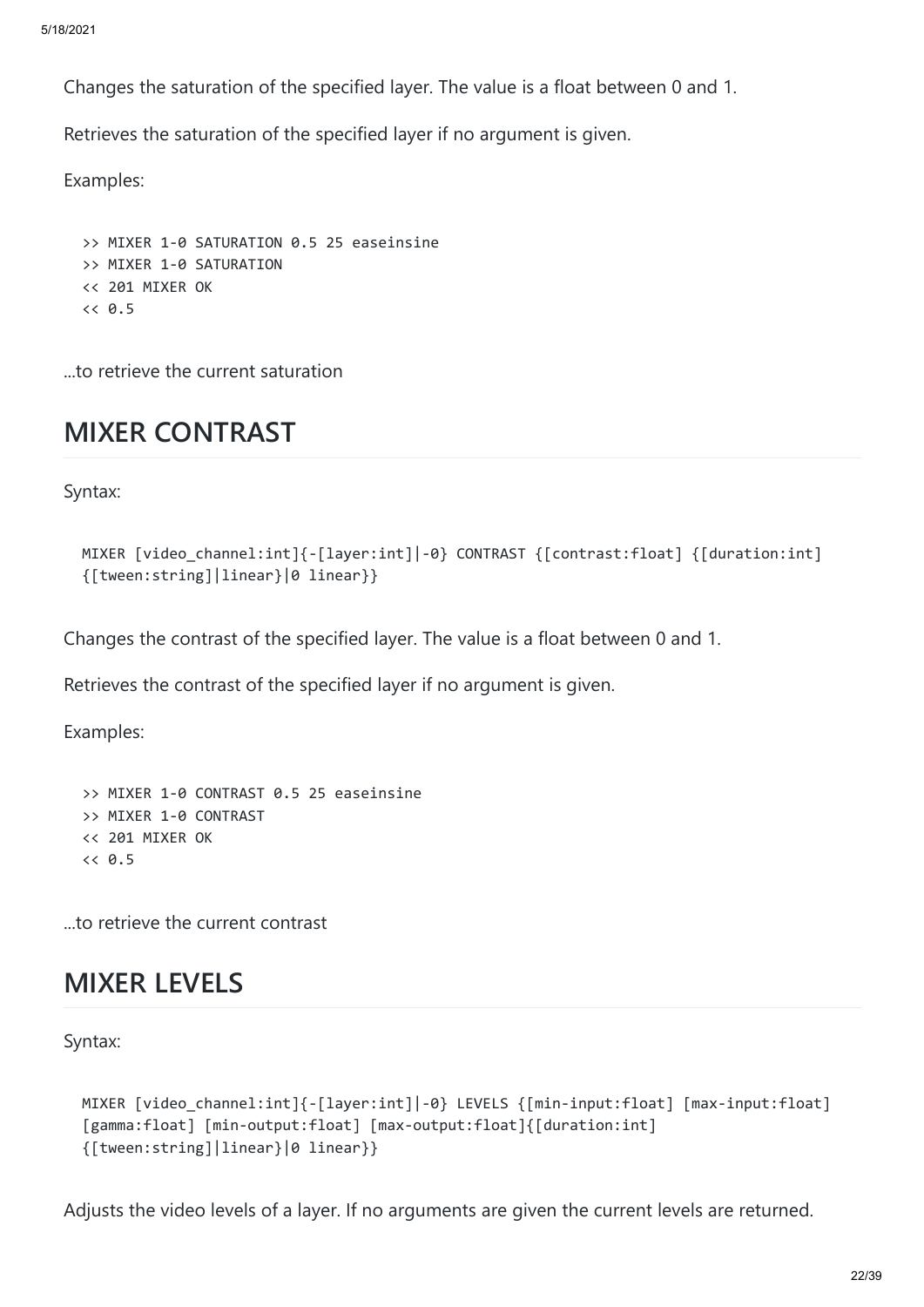- min-input , max-input  $\bullet$ 
	- Defines the input range (between 0 and 1) to accept RGB values within.
- gamma
	- Adjusts the gamma of the image.
- min-output , max-output
	- Defines the output range (between 0 and 1) to scale the accepted input RGB values to.

Examples:

>> MIXER 1-10 LEVELS 0.0627 0.922 1 0 1 25 easeinsine

...for stretching 16-235 video to 0-255 video

>> MIXER 1-10 LEVELS 0 1 1 0.0627 0.922 25 easeinsine

...for compressing 0-255 video to 16-235 video

>> MIXER 1-10 LEVELS 0 1 0.5 0 1 25 easeinsine

...for adjusting the gamma to 0.5

>> MIXER 1-10 LEVELS << 201 MIXER OK << 0 1 0.5 0 1

...for retrieving the current levels

#### **MIXER FILL**

Syntax:

```
MIXER [video channel:int]{-[layer:int]|-0} FILL {[x:float] [y:float] [x-scale:float]
[y-scale:float] {[duration:int] {[tween:string]|linear}|0 
linear}}
```
Scales/positions the video stream on the specified layer. The concept is quite simple; it comes from the ancient DVE machines like ADO. Imagine that the screen has a size of 1x1 (not in pixel, but in an abstract measure). Then the coordinates of a full size picture is 0 0 1 1, which means left edge is at coordinate 0, top edge at coordinate 0, width full size = 1, heigh full size = 1.

If you want to crop the picture on the left side (for wipe left to right) You set the left edge to full right => 1 and the width to 0. So this give you the start-coordinates of 1 0 0 1.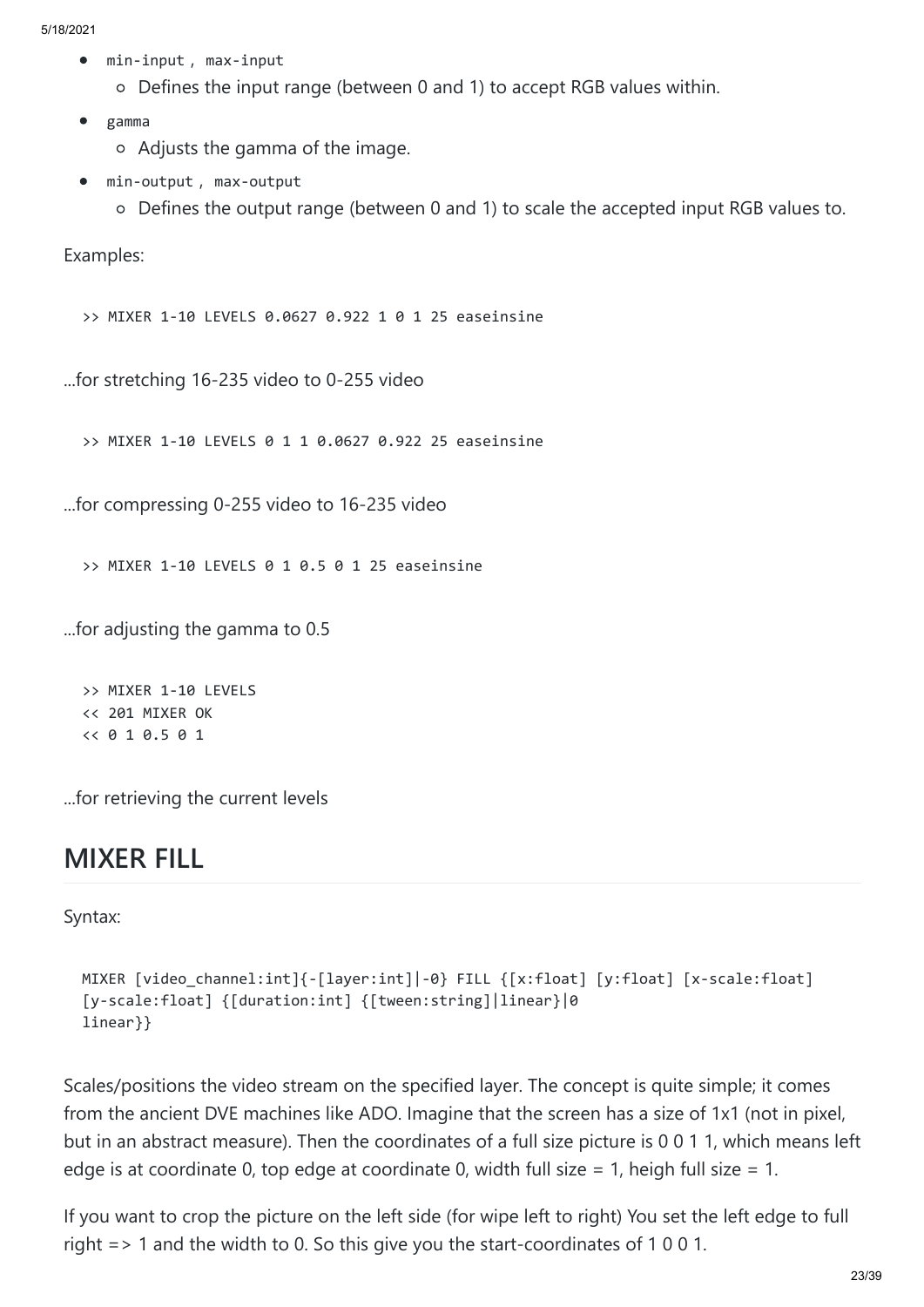End coordinates of any wipe are allways the full picture 0 0 1 1.

With the FILL command it can make sense to have values between 1 and 0, if you want to do a smaller window. If, for instance you want to have a window of half the size of your screen, you set with and height to 0.5. If you want to center it you set left and top edge to 0.25 so you will get the arguments 0.25 0.25 0.5 0.5

- x
	- $\circ$  The new x position, 0 = left edge of monitor, 0.5 = middle of monitor, 1.0 = right edge of monitor. Higher and lower values allowed.
- $\bullet$ y
	- $\circ$  The new y position, 0 = top edge of monitor, 0.5 = middle of monitor, 1.0 = bottom edge of monitor. Higher and lower values allowed.
- x-scale
	- $\circ$  The new x scale, 1 = 1x the screen width, 0.5 = half the screen width. Higher and lower values allowed. Negative values flips the layer.
- y-scale
	- $\circ$  The new y scale, 1 = 1x the screen height, 0.5 = half the screen height. Higher and lower values allowed. Negative values flips the layer.

The positioning and scaling is done around the anchor point set by MIXER ANCHOR.

Examples:

>> MIXER 1-0 FILL 0.25 0.25 0.5 0.5 25 easeinsine >> MIXER 1-0 FILL << 201 MIXER OK << 0.25 0.25 0.5 0.5

...gets the current fill

#### **MIXER CLIP**

Syntax:

```
MIXER [video channel:int]{-[layer:int]|-0} CLIP {[x:float] [y:float] [width:float]
[height:float] {[duration:int] {[tween:string]|linear}|0 linear}}
```
Defines the rectangular viewport where a layer is rendered thru on the screen without being affected by MIXER FILL , [#MIXER ROTATION](https://github.com/CasparCG/help/wiki/MIXER-ROTATION) and MIXER PERSPECTIVE . See MIXER CROP if you want to crop the layer before transforming it.

 $\bullet$ x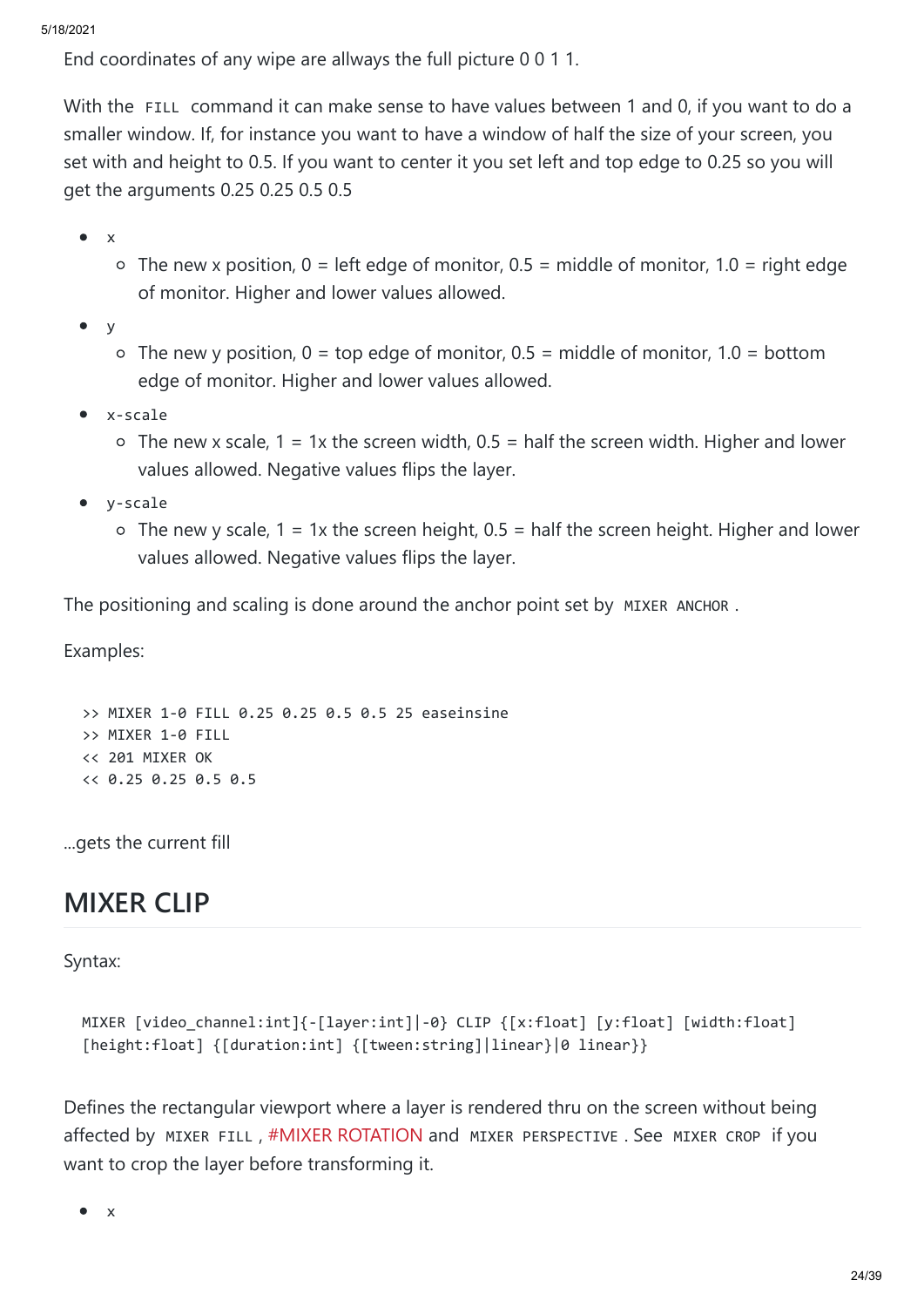- $\circ$  The new x position, 0 = left edge of monitor, 0.5 = middle of monitor, 1.0 = right edge of monitor. Higher and lower values allowed.
- $\bullet$ y
	- $\circ$  The new y position,  $0 = \text{top}$  edge of monitor,  $0.5 = \text{middle}$  of monitor,  $1.0 = \text{bottom}$ edge of monitor. Higher and lower values allowed.
- width
	- $\circ$  The new width, 1 = 1x the screen width, 0.5 = half the screen width. Higher and lower values allowed. Negative values flips the layer.
- height  $\bullet$ 
	- $\circ$  The new height, 1 = 1x the screen height, 0.5 = half the screen height. Higher and lower values allowed. Negative values flips the layer.

Examples:

>> MIXER 1-0 CLIP 0.25 0.25 0.5 0.5 25 easeinsine >> MIXER 1-0 CLIP << 201 MIXER OK << 0.25 0.25 0.5 0.5

...for retrieving the current clipping rect

# **MIXER ANCHOR**

Syntax:

```
MIXER [video_channel:int]{-[layer:int]|-0} ANCHOR {[x:float] [y:float] {[duration:int] 
{[tween:string]|linear}|0 linear}}
```
Changes the anchor point of the specified layer, or returns the current values if no arguments are given.

The anchor point is around which MIXER FILL and MIXER ROTATION will be done from.

 $\bullet$ x

> $\circ$  The x anchor point,  $0 =$  left edge of layer,  $0.5 =$  middle of layer,  $1.0 =$  right edge of layer. Higher and lower values allowed.

 $\bullet$ y

> $\circ$  The y anchor point, 0 = top edge of layer, 0.5 = middle of layer, 1.0 = bottom edge of layer. Higher and lower values allowed.

Examples: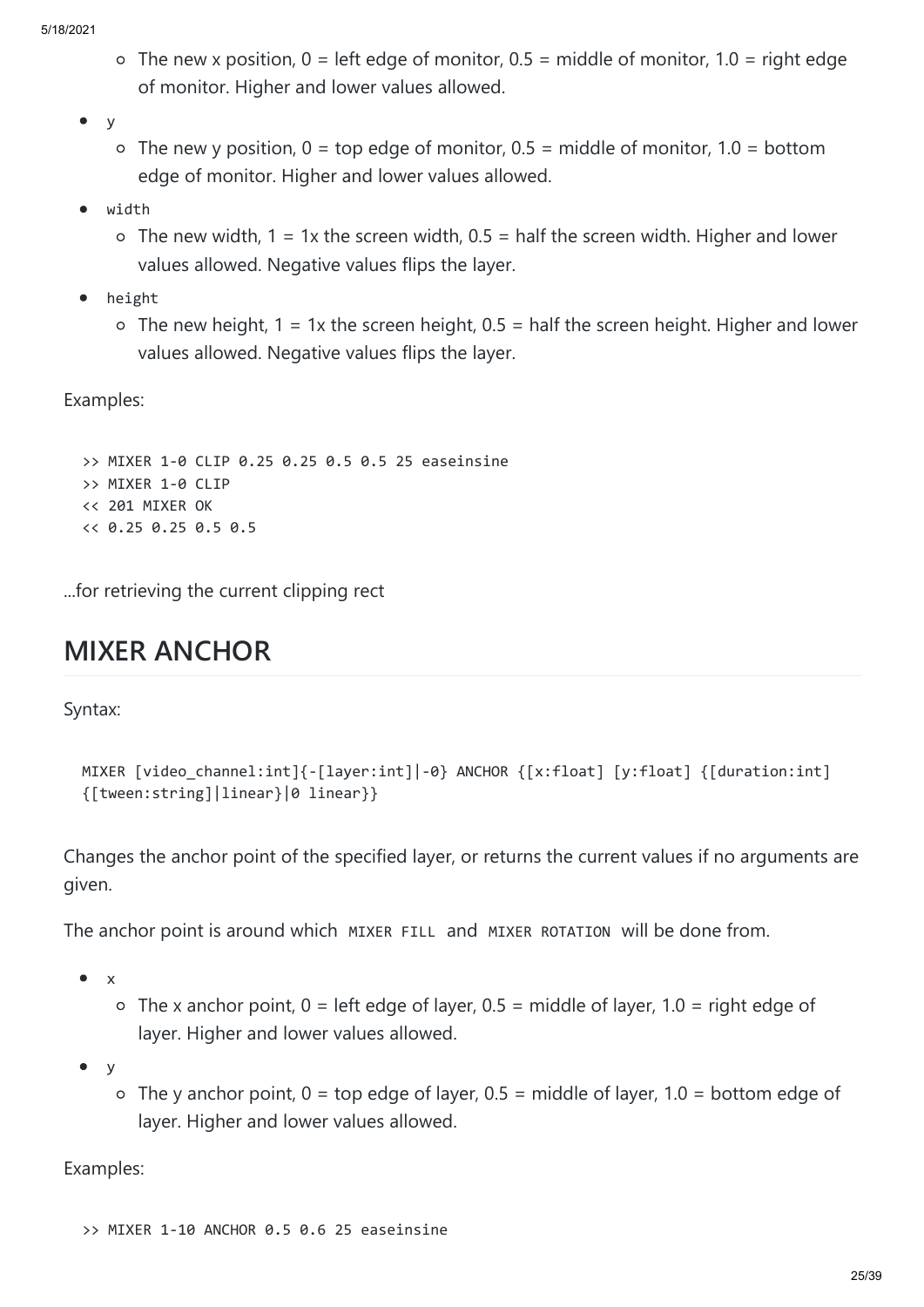...sets the anchor point

>> MIXER 1-10 ANCHOR << 201 MIXER OK  $<< 0.5$  0.6

...gets the anchor point

#### **MIXER CROP**

Syntax:

```
MIXER [video channel:int]{-[layer:int]|-0} CROP {[left-edge:float] [top-edge:float]
[right-edge:float] [bottom-edge:float] {[duration:int] {[tween:string]|linear}|0 
linear}}
```
Defines how a layer should be cropped before making other transforms via MIXER FILL, MIXER ROTATION and [#MIXER PERSPECTIVE.](https://github.com/CasparCG/help/wiki/MIXER-PERSPECTIVE) See MIXER CLIP if you want to change the viewport relative to the screen instead.

- left-edge  $\bullet$ 
	- A value between 0 and 1 defining how far into the layer to crop from the left edge.
- $\bullet$ top-edge
	- A value between 0 and 1 defining how far into the layer to crop from the top edge.
- right-edge  $\bullet$ 
	- A value between 1 and 0 defining how far into the layer to crop from the right edge.
- bottom-edge
	- A value between 1 and 0 defining how far into the layer to crop from the bottom edge.

Examples:

>> MIXER 1-0 CROP 0.25 0.25 0.75 0.75 25 easeinsine

...leaving a 25% crop around the edges

>> MIXER 1-0 CROP << 201 MIXER OK << 0.25 0.25 0.75 0.75

...for retrieving the current crop edges

#### **MIXER ROTATION**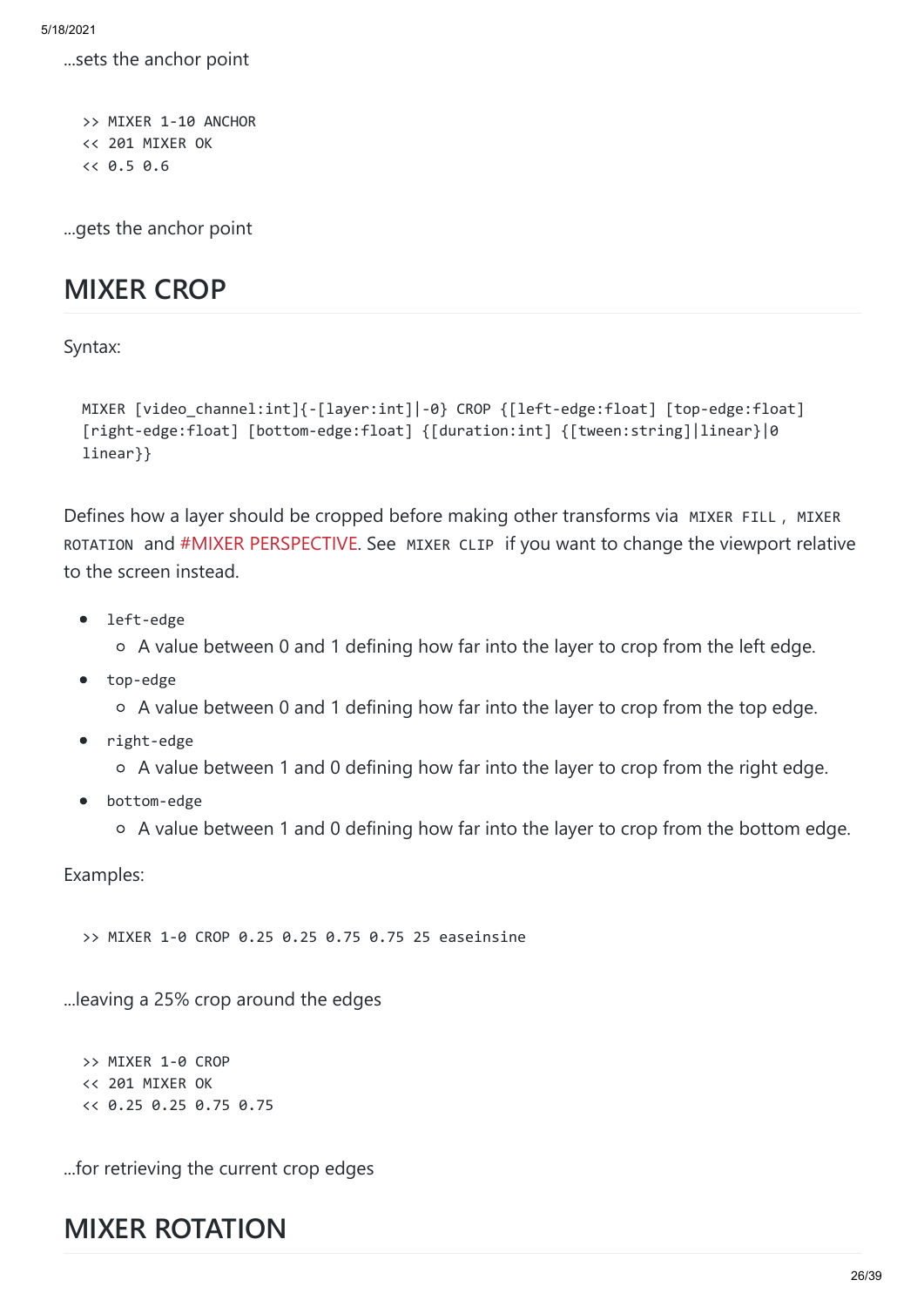Syntax:

```
MIXER [video_channel:int]{-[layer:int]|-0} ROTATION {[angle:float] {[duration:int] 
{[tween:string]|linear}|0 linear}}
```
Returns or modifies the angle of which a layer is rotated by (clockwise degrees) around the point specified by MIXER ANCHOR .

Examples:

```
>> MIXER 1-0 ROTATION 45 25 easeinsine
>> MIXER 1-0 ROTATION
<< 201 MIXER OK
<< 45
```
...to retrieve the current angle

#### **MIXER PERSPECTIVE**

Syntax:

```
MIXER [video channel:int]{-[layer:int]|-0} PERSPECTIVE {[top-left-x:float] [top-left-
y:float] [top-right-x:float] [top-right-y:float] [bottom-right-x:float] [bottom-right-
y:float] [bottom-left-x:float] [bottom-left-y:float] {[duration:int] 
{[tween:string]|linear}|0 linear}}
```
Perspective transforms (corner pins or distorts if you will) a layer.

- top-left-x , top-left-y
	- Defines the x:y coordinate of the top left corner.
- top-right-x , top-right-y  $\bullet$ 
	- Defines the x:y coordinate of the top right corner.
- bottom-right-x , bottom-right-y
	- Defines the x:y coordinate of the bottom right corner.
- bottom-left-x , bottom-left-y  $\bullet$ 
	- Defines the x:y coordinate of the bottom left corner.

Examples:

```
>> MIXER 1-10 PERSPECTIVE 0.4 0.4 0.6 0.4 1 1 0 1 25 easeinsine
>> MIXER 1-10 PERSPECTIVE
<< 201 MIXER OK
<< 0.4 0.4 0.6 0.4 1 1 0 1
```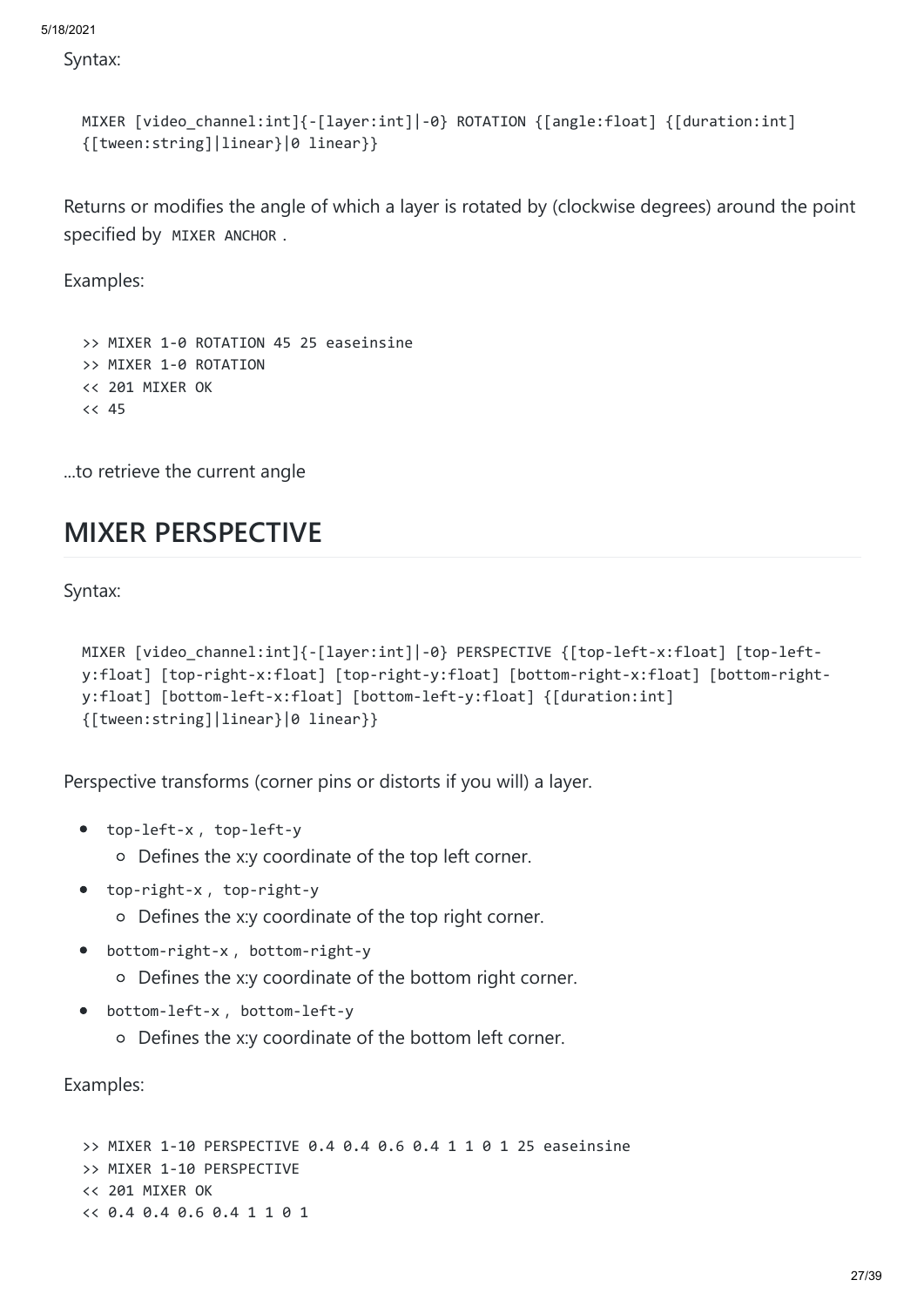...for retrieving the current corners

### **MIXER MIPMAP**

Syntax:

```
MIXER [video_channel:int]{-[layer:int]|-0} MIPMAP {[mipmap:0,1]|0}
```
Sets whether to use mipmapping (anisotropic filtering if supported) on a layer or not. If no argument is given the current state is returned.

Mipmapping reduces aliasing when downscaling/perspective transforming.

Examples:

>> MIXER 1-10 MIPMAP 1

...for turning mipmapping on

>> MIXER 1-10 MIPMAP << 201 MIXER OK  $<< 1$ 

...for getting the current state

#### **MIXER VOLUME**

Syntax:

```
MIXER [video_channel:int]{-[layer:int]|-0} VOLUME {[volume:float] {[duration:int] 
{[tween:string]|linear}|0 linear}}
```
Changes the volume of the specified layer. The 1.0 is the original volume, which can be attenuated or amplified.

Retrieves the volume of the specified layer if no argument is given.

Examples:

>> MIXER 1-0 VOLUME 0 25 linear

...for fading out the audio during 25 frames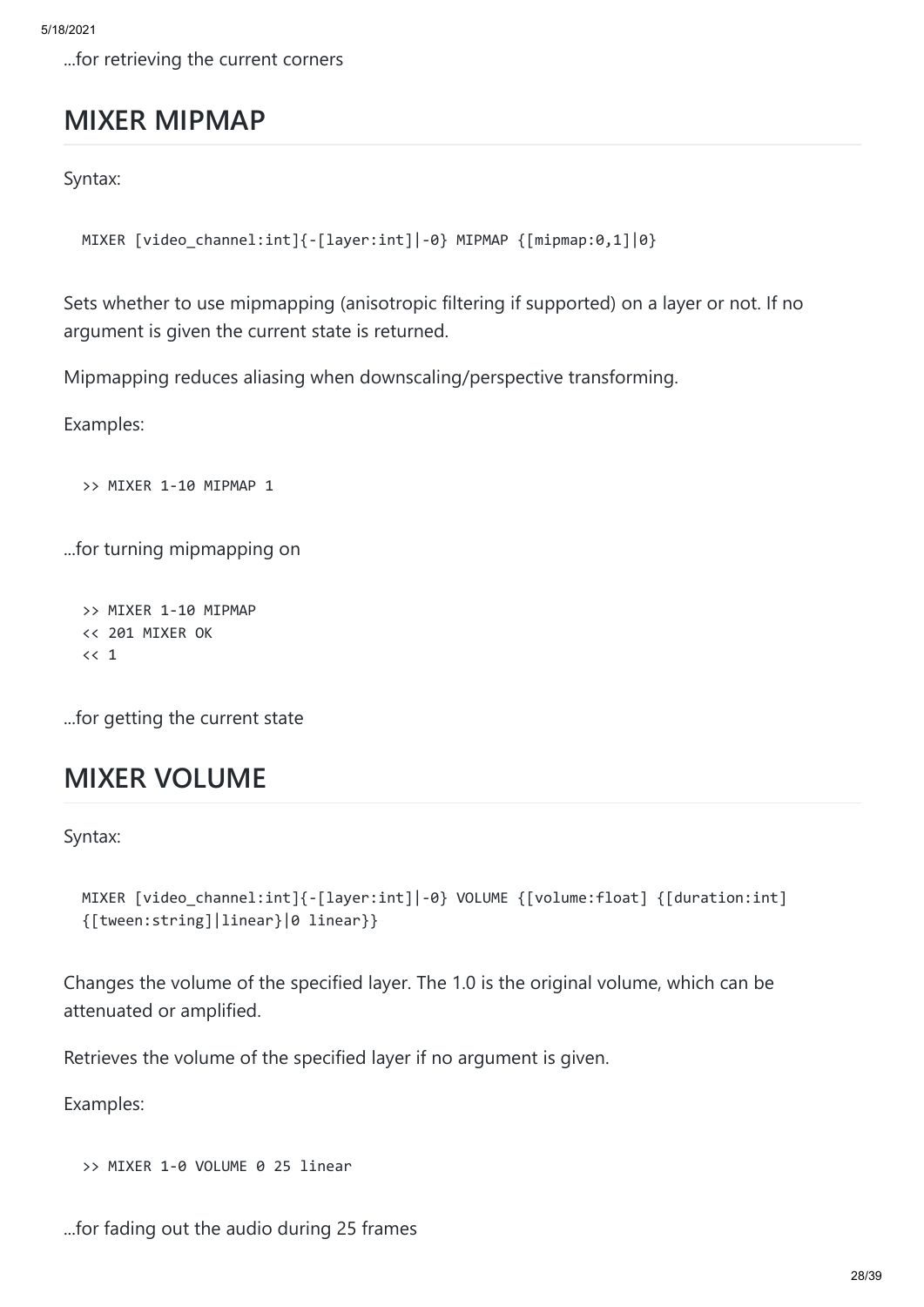>> MIXER 1-0 VOLUME 1.5

...for amplifying the audio by 50%

>> MIXER 1-0 VOLUME << 201 MIXER OK  $<< 0.8$ 

...to retrieve the current volume

#### **MIXER MASTERVOLUME**

Syntax:

MIXER [video channel:int] MASTERVOLUME {[volume:float]}

Changes or retrieves (giving no argument) the volume of the entire channel.

Examples:

>> MIXER 1 MASTERVOLUME 0 >> MIXER 1 MASTERVOLUME 1 >> MIXER 1 MASTERVOLUME 0.5

#### **MIXER STRAIGHT\_ALPHA\_OUTPUT**

Syntax:

```
MIXER [video_channel:int] STRAIGHT_ALPHA_OUTPUT {[straight_alpha:0,1|0]}
```
Turn straight alpha output on or off for the specified channel.

server.config needs to be configured to enable the feature.

Examples:

```
>> MIXER 1 STRAIGHT ALPHA OUTPUT 0
>> MIXER 1 STRAIGHT_ALPHA_OUTPUT 1
>> MIXER 1 STRAIGHT_ALPHA_OUTPUT
<< 201 MIXER OK
<< 1
```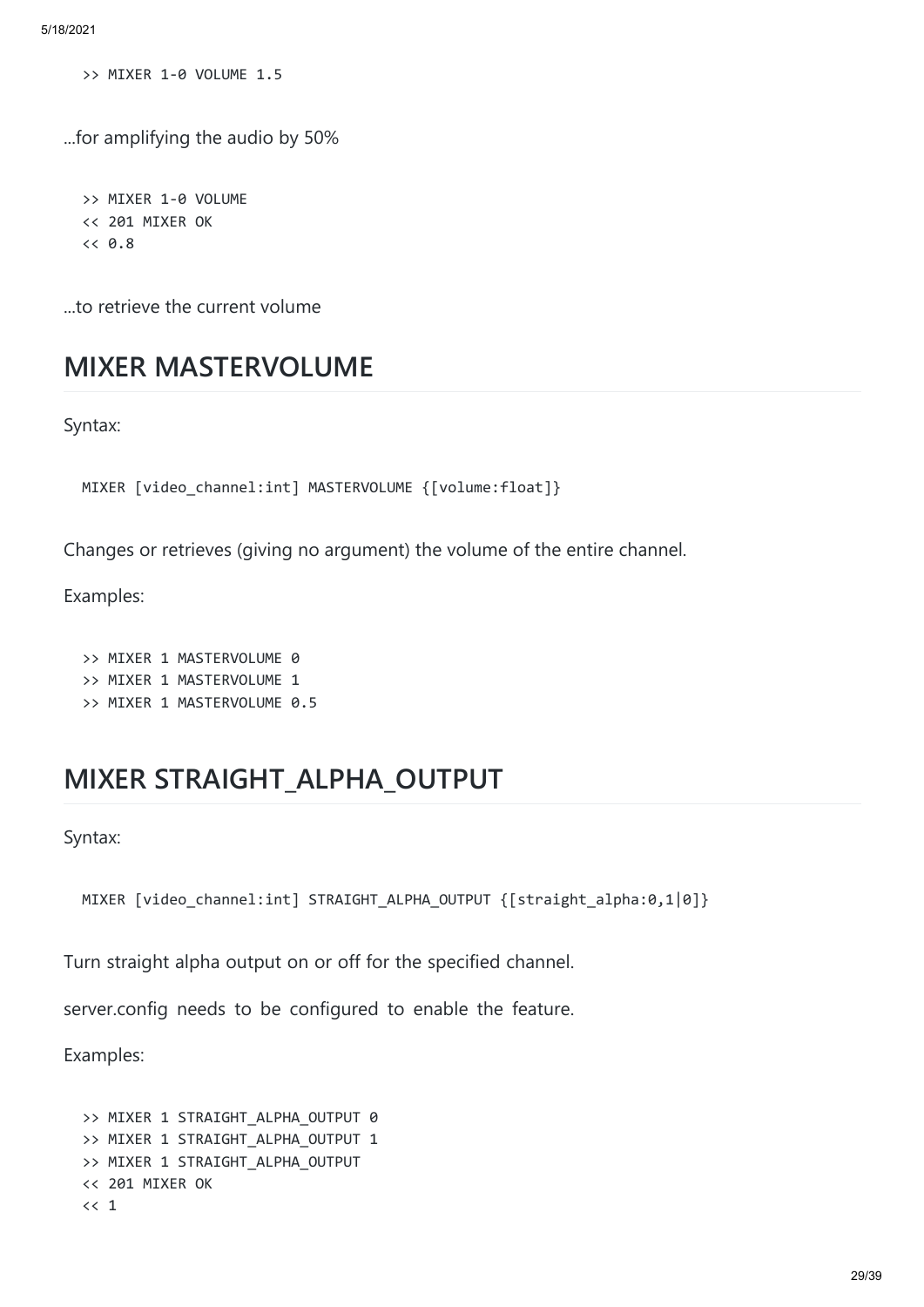#### **MIXER GRID**

Syntax:

```
MIXER [video_channel:int] GRID [resolution:int] {[duration:int] 
{[tween:string]|linear}|0 linear}}
```
Creates a grid of video layer in ascending order of the layer index, i.e. if resolution equals 2 then a 2x2 grid of layers will be created starting from layer 1.

Examples:

>> MIXER 1 GRID 2

#### **MIXER COMMIT**

Syntax:

```
MIXER [video_channel:int] COMMIT
```
Commits all deferred mixer transforms on the specified channel. This ensures that all animations start at the same exact frame.

Examples:

>> MIXER 1-1 FILL 0 0 0.5 0.5 25 DEFER >> MIXER 1-2 FILL 0.5 0 0.5 0.5 25 DEFER >> MIXER 1 COMMIT

#### **MIXER CLEAR**

Syntax:

MIXER [video\_channel:int]{-[layer:int]} CLEAR

Clears all transformations on a channel or layer.

Examples:

>> MIXER 1 CLEAR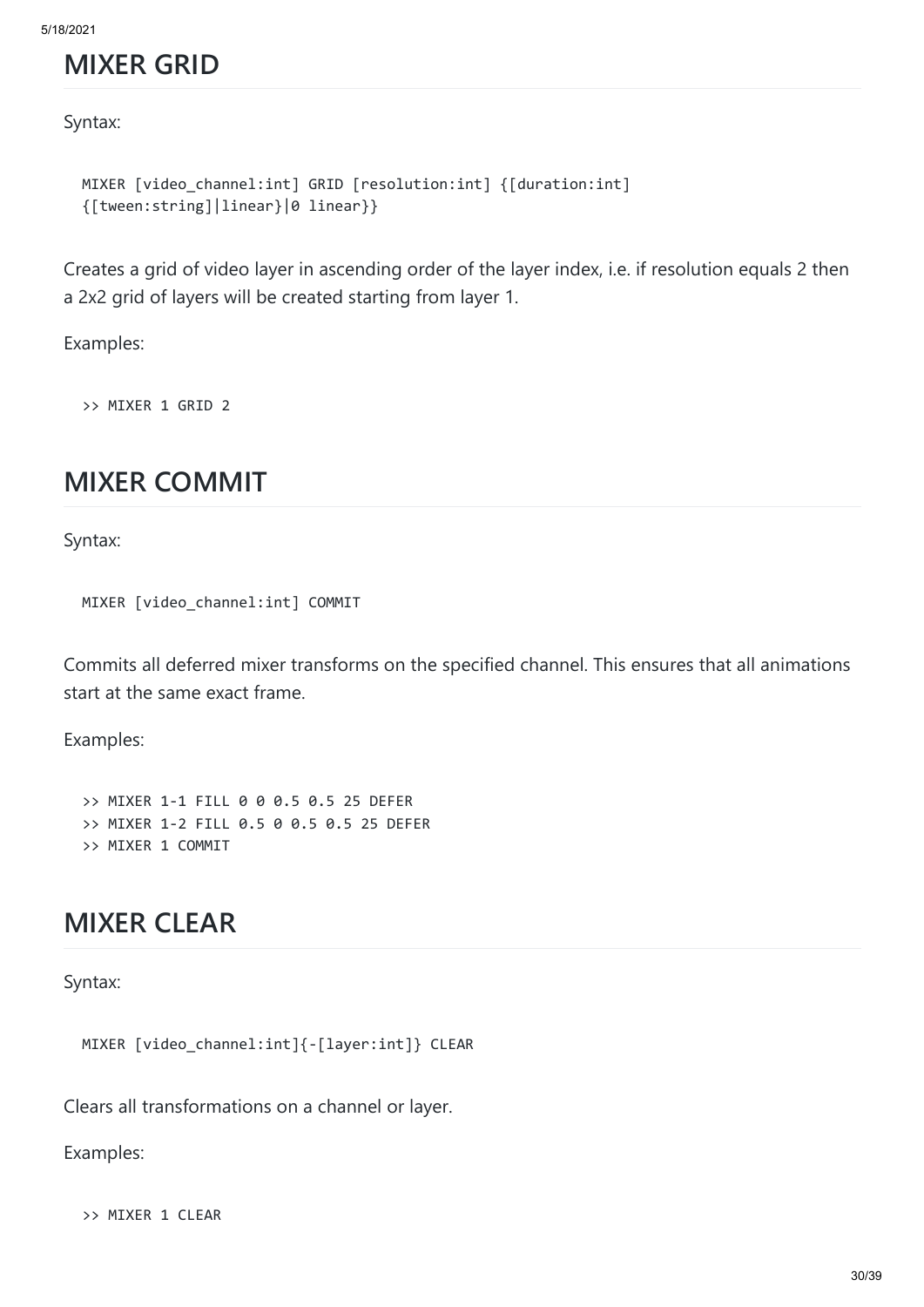...for clearing transforms on entire channel 1

>> MIXER 1-1 CLEAR

...for clearing transforms on layer 1-1

# **CHANNEL\_GRID**

Syntax:

CHANNEL\_GRID

Opens a new channel and displays a grid with the contents of all the existing channels.

The element <channel-grid>true</channel-grid> must be present in server.config for this to work correctly.

# **Thumbnail Commands**

# **THUMBNAIL LIST**

Syntax:

THUMBNAIL LIST {[sub\_directory:string]}

Lists thumbnails.

if the optional sub\_directory is specified only the thumbnails in that sub directory will be returned.

Examples:

```
>> THUMBNATL LTST
<< 200 THUMBNAIL LIST OK
<< "AMB" 20130301T124409 1149
<< "foo/bar" 20130523T234001 244
```
### **THUMBNAIL RETRIEVE**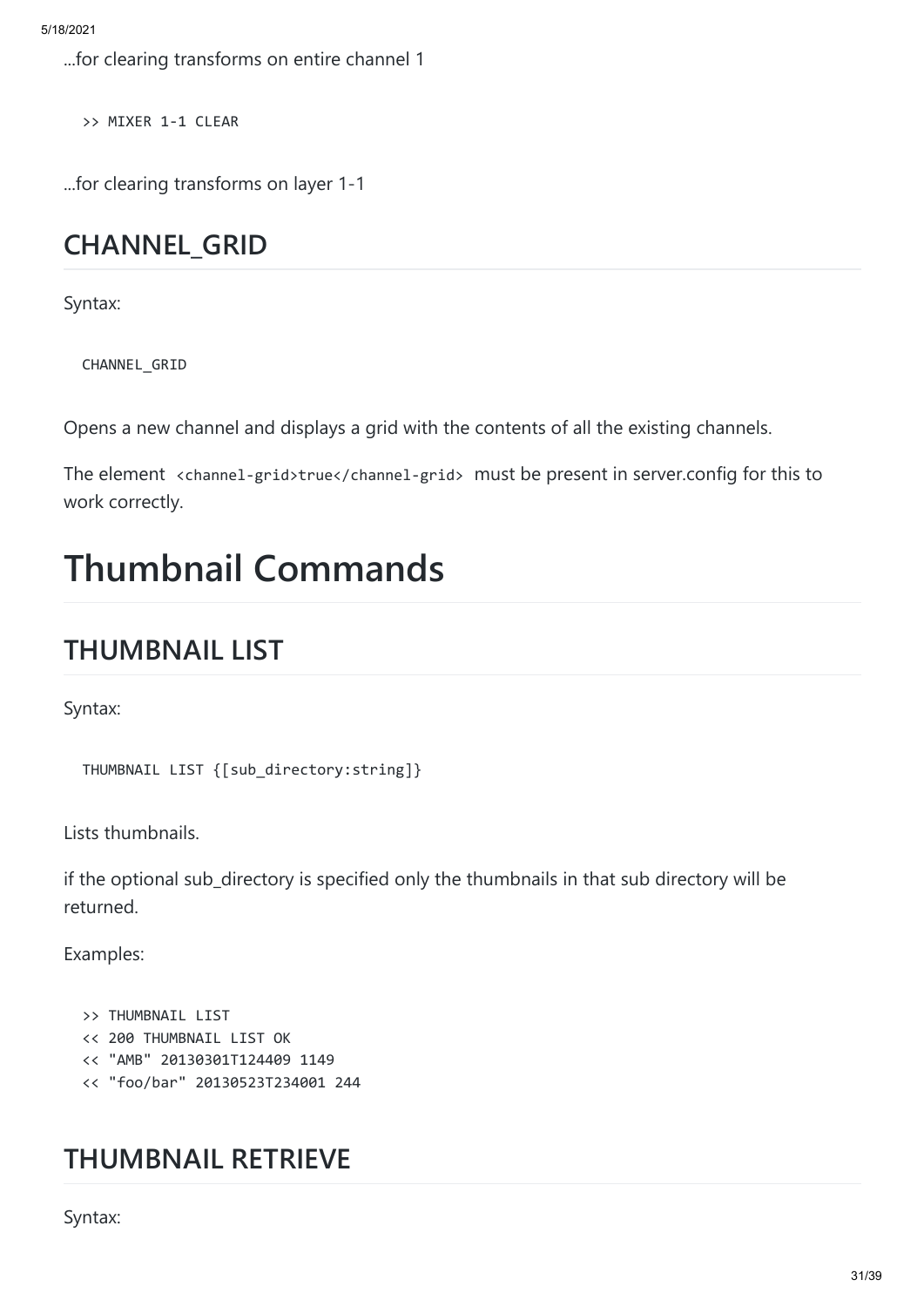```
THUMBNAIL RETRIEVE [filename:string]
```
Retrieves a thumbnail as a base64 encoded PNG-image.

Examples:

>> THUMBNAIL RETRIEVE foo/bar << 201 THUMBNAIL RETRIEVE OK << ...base64 data...

# **THUMBNAIL GENERATE**

Syntax:

THUMBNAIL GENERATE [filename:string]

Regenerates a thumbnail.

### **THUMBNAIL GENERATE\_ALL**

Syntax:

THUMBNAIL GENERATE\_ALL

Regenerates all thumbnails.

# **Query Commands**

#### **CINF**

Syntax:

CINF [filename:string]

Returns information about a media file.

- Filename
- Type [STILL/MOVIE/AUDIO]
- Filesize (Bytes)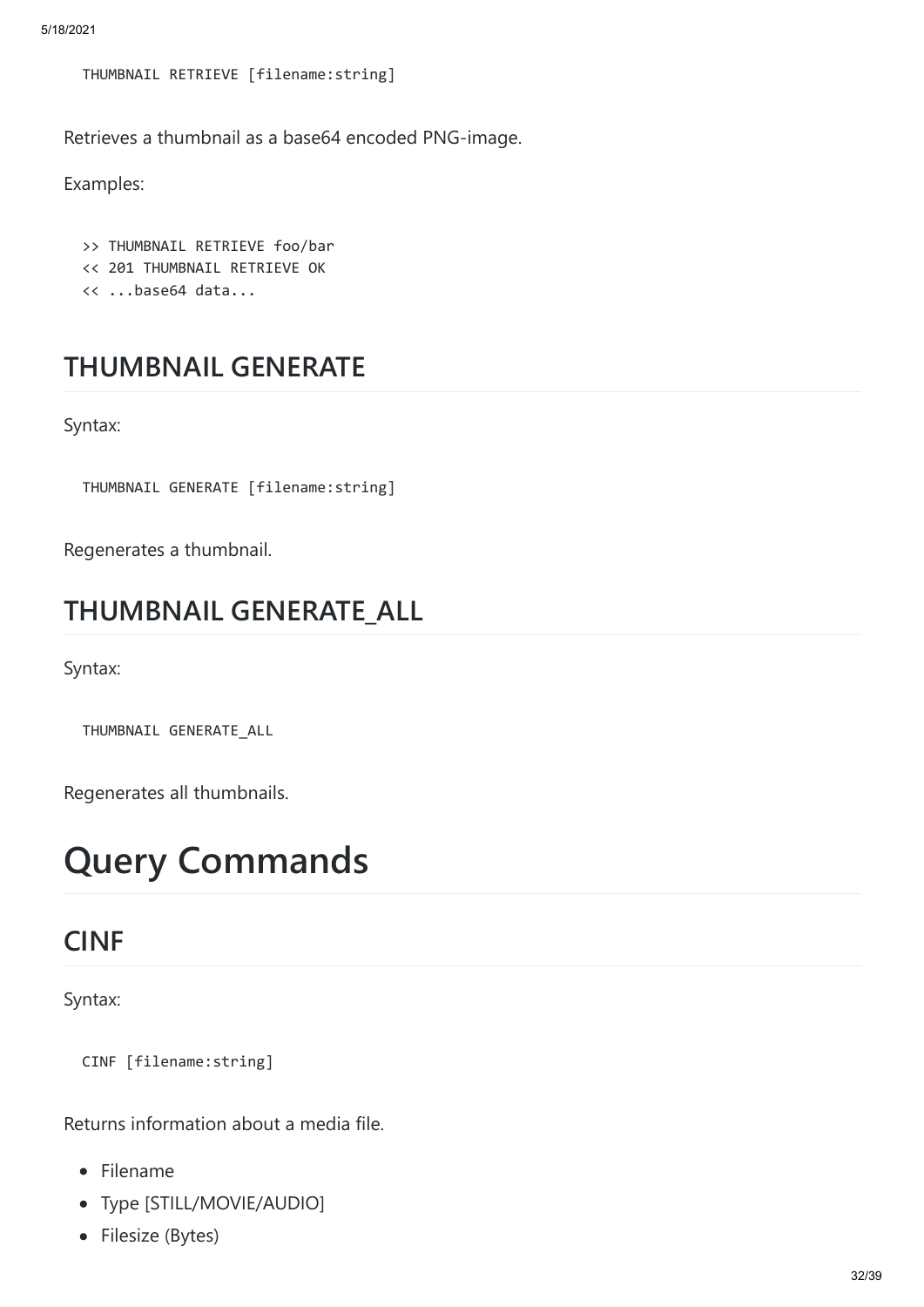- Last Modified
- Frame count
- Frame rate/duration

If a file with the same name exist in multiple directories, all of them are returned.

Example:

>> CINF "AMB" << #200 CINF OK << "AMB" MOVIE 6445960 20170413102935 268 1/25

# **CLS**

Syntax:

```
CLS {[sub directory:string]}
```
Lists media files in the media folder. Use the command INFO PATHS to get the path to the media folder.

if the optional sub\_directory is specified only the media files in that sub directory will be returned.

#### **FLS**

Syntax:

FLS

Lists all font files in the fonts folder. Use the command INFO PATHS to get the path to the fonts folder.

Columns in order from left to right are: Font name and font path.

#### **TLS**

Syntax:

TLS {[sub\_directory:string]}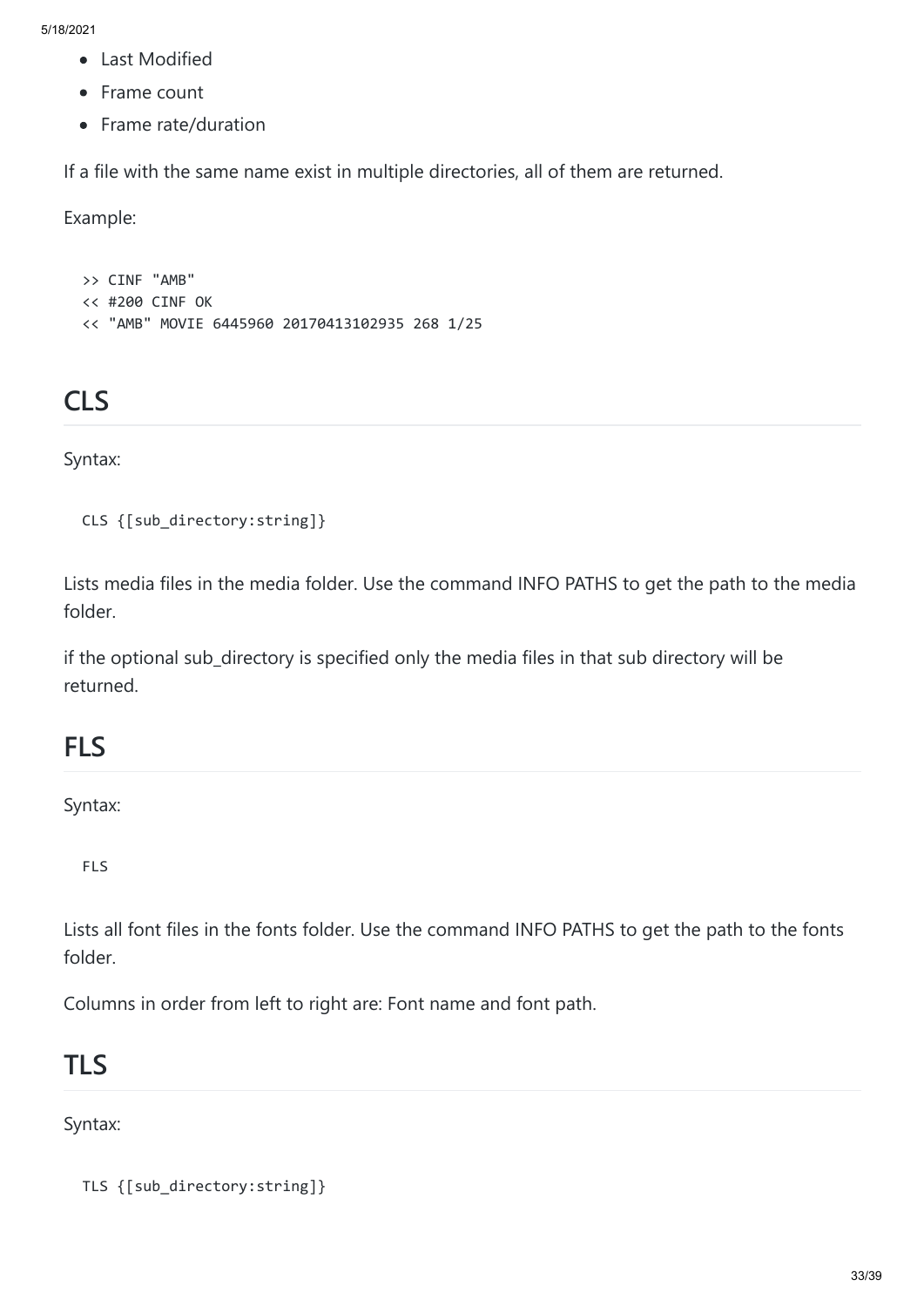Lists template files in the templates folder. Use the command INFO PATHS to get the path to the templates folder.

if the optional sub\_directory is specified only the template files in that sub directory will be returned.

# **VERSION**

Syntax:

```
VERSION {[component:string]}
```
Returns the version of specified component.

Examples:

>> VERSION << 201 VERSION OK << 2.1.0.f207a33 STABLE >> VERSION SERVER << 201 VERSION OK << 2.1.0.f207a33 STABLE >> VERSION FLASH << 201 VERSION OK << 11.8.800.94 >> VERSION TEMPLATEHOST << 201 VERSION OK << unknown >> VERSION CEF << 201 VERSION OK << 3.1750.1805

# **INFO**

Syntax:

INFO

Retrieves a list of the available channels.

>> INFO << 200 INFO OK << 1 720p5000 PLAYING << 2 PAL PLAYING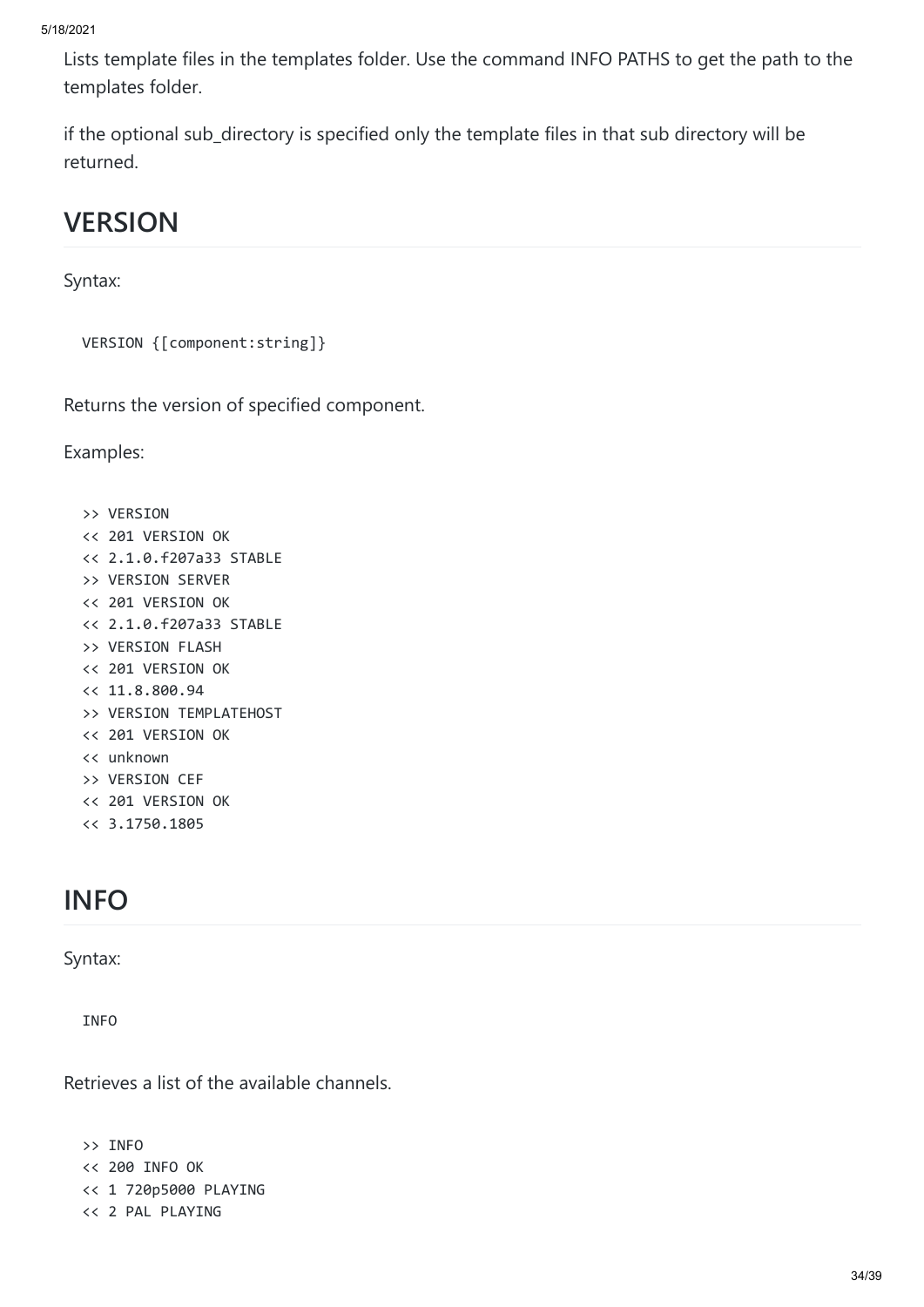### **INFO**

Syntax:

```
INFO [video_channel:int]{-[layer:int]}
```
Get information about a channel or a specific layer on a channel.

If layer is ommitted information about the whole channel is returned.

### **INFO TEMPLATE**

Syntax:

INFO TEMPLATE [template:string]

Gets information about the specified template.

# **INFO CONFIG**

Syntax:

INFO CONFIG

Gets the contents of the configuration used.

### **INFO PATHS**

Syntax:

INFO PATHS

Gets information about the paths used.

#### **INFO SYSTEM**

Syntax:

INFO SYSTEM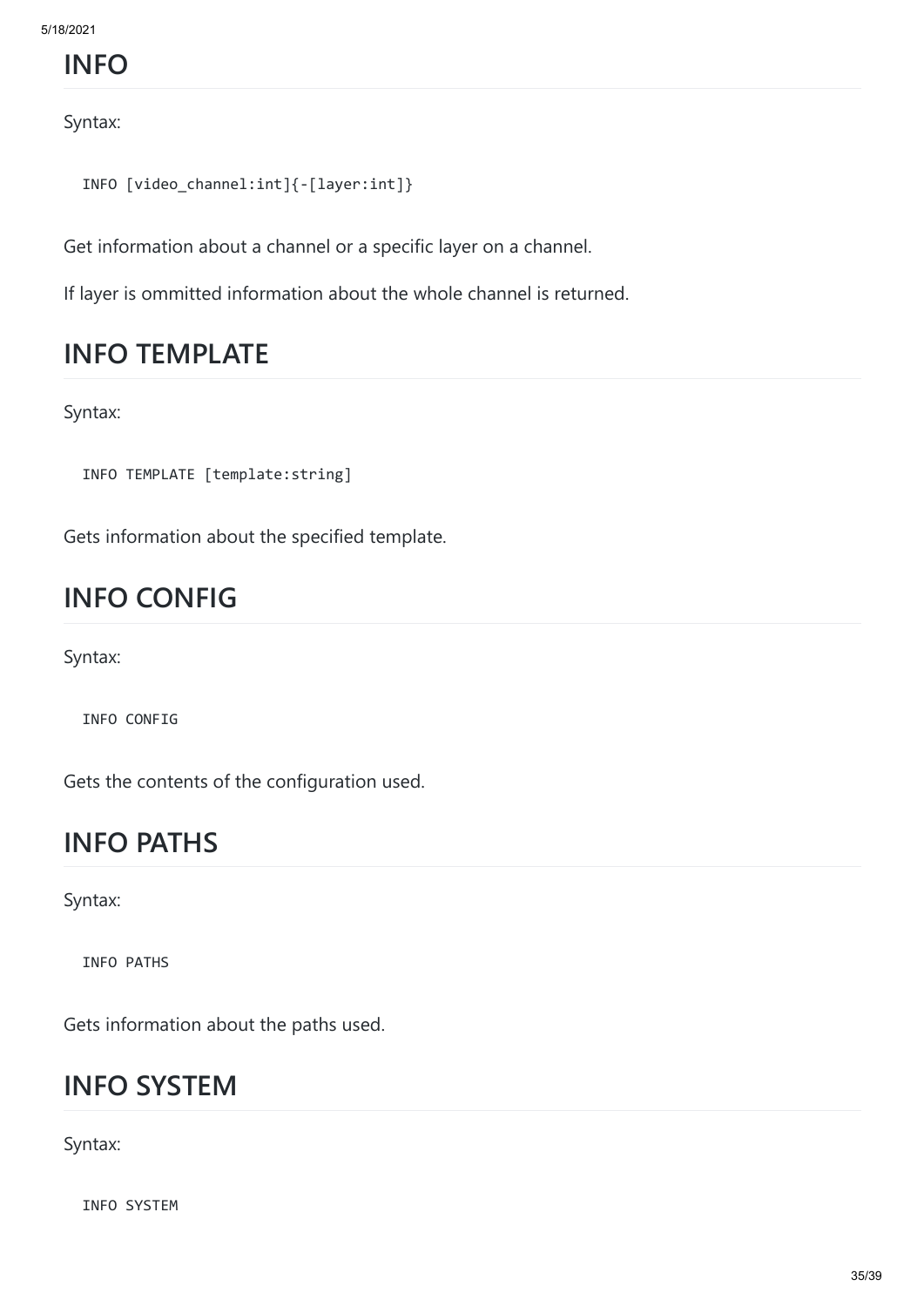Gets system information like OS, CPU and library version numbers.

# **INFO SERVER**

Syntax:

INFO SERVER

Gets detailed information about all channels.

# **INFO QUEUES**

Syntax:

INFO QUEUES

Gets detailed information about all AMCP Command Queues.

# **INFO THREADS**

Syntax:

INFO THREADS

Lists all known threads in the server.

#### **INFO DELAY**

Syntax:

INFO [video\_channel:int]{-[layer:int]} DELAY

Get the current delay on the specified channel or layer.

### **DIAG**

Syntax:

DIAG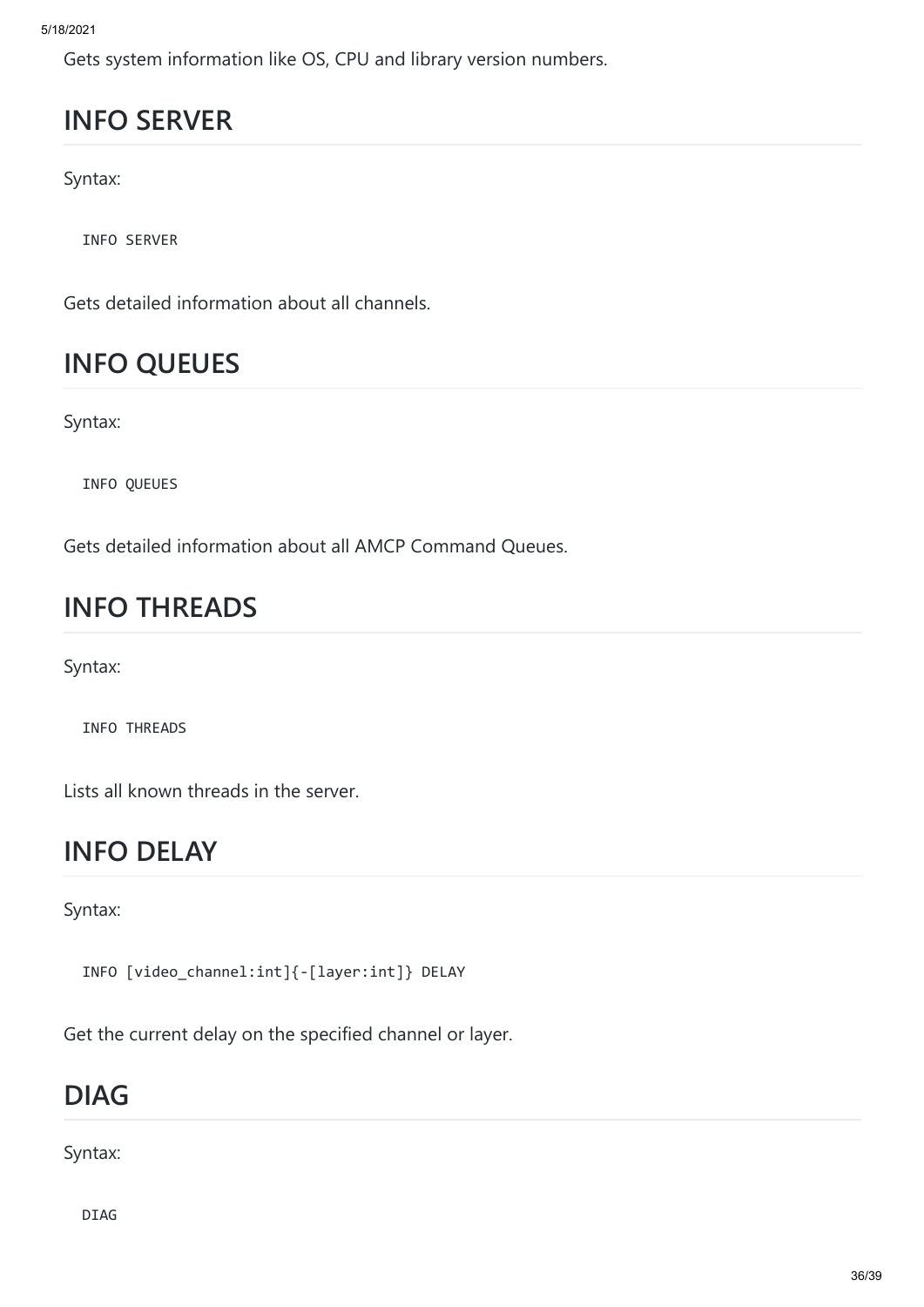Opens the Diagnostics Window.

# **GL INFO**

Syntax:

GL INFO

Retrieves information about the allocated and pooled OpenGL resources.

# **GL GC**

Syntax:

GL GC

Releases all the pooled OpenGL resources. May cause a pause on all video channels.

# **BYE**

Syntax:

BYE

Disconnects from the server if connected remotely, if interacting directly with the console on the machine then this will achieve the same as the KILL command.

#### **KILL**

Syntax:

KILL

Shuts the server down.

#### **RESTART**

Syntax:

RESTART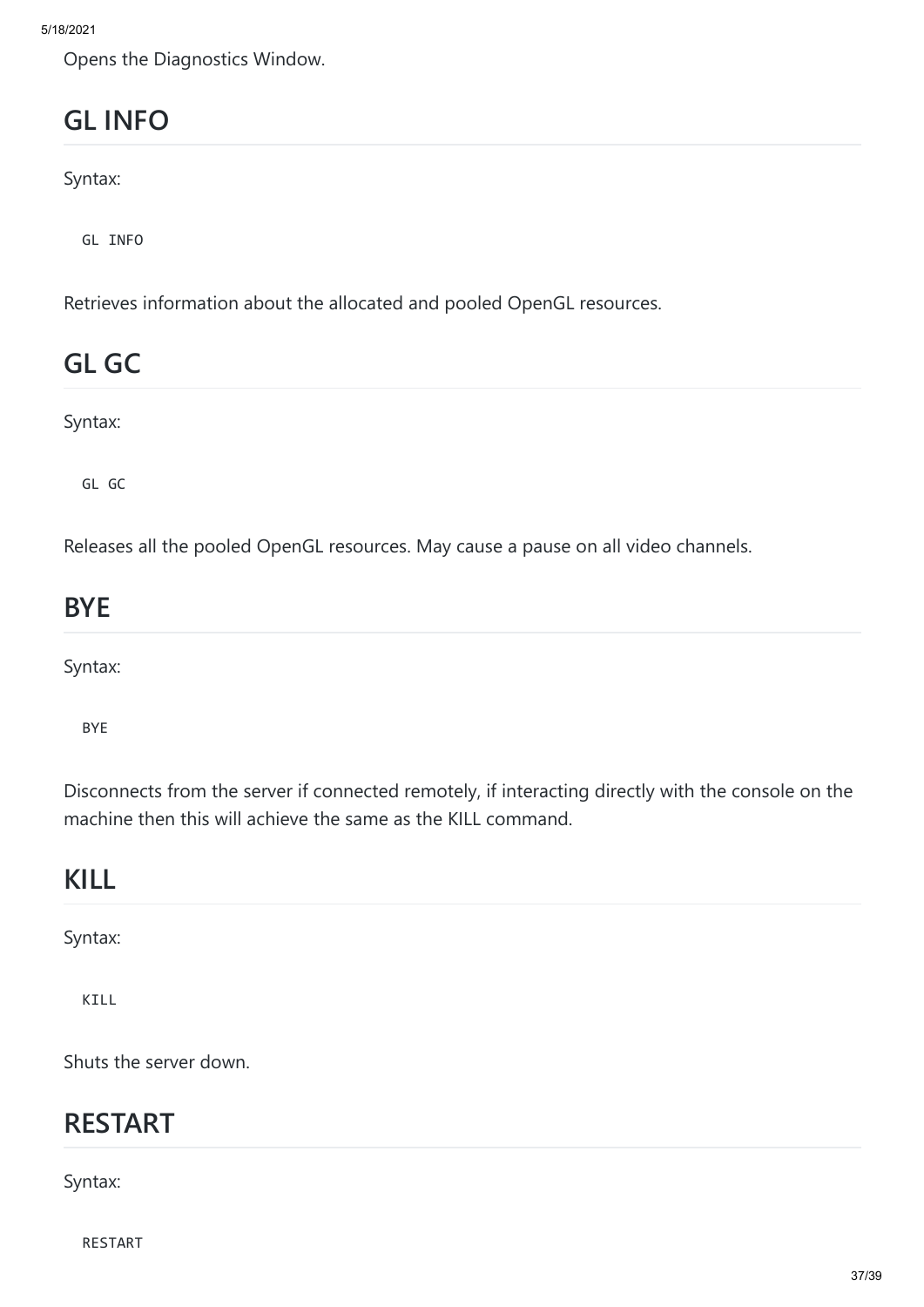Shuts the server down, but exits with return code 5 instead of 0. Intended for use in combination with auto restart.

### **HELP**

Syntax:

```
HELP {[command:string]}
```
Shows online help for a specific command or a list of all commands.

>> HELP

...Shows a list of commands.

>> HELP PLAY

...Shows a detailed description of the PLAY command.

#### **HELP PRODUCER**

Syntax:

```
HELP PRODUCER {[producer:string]}
```
Shows online help for a specific producer or a list of all producers.

>> HELP PRODUCER

...Shows a list of producers.

>> HELP PRODUCER FFmpeg Producer

...Shows a detailed description of the FFmpeg Producer.

#### **HELP CONSUMER**